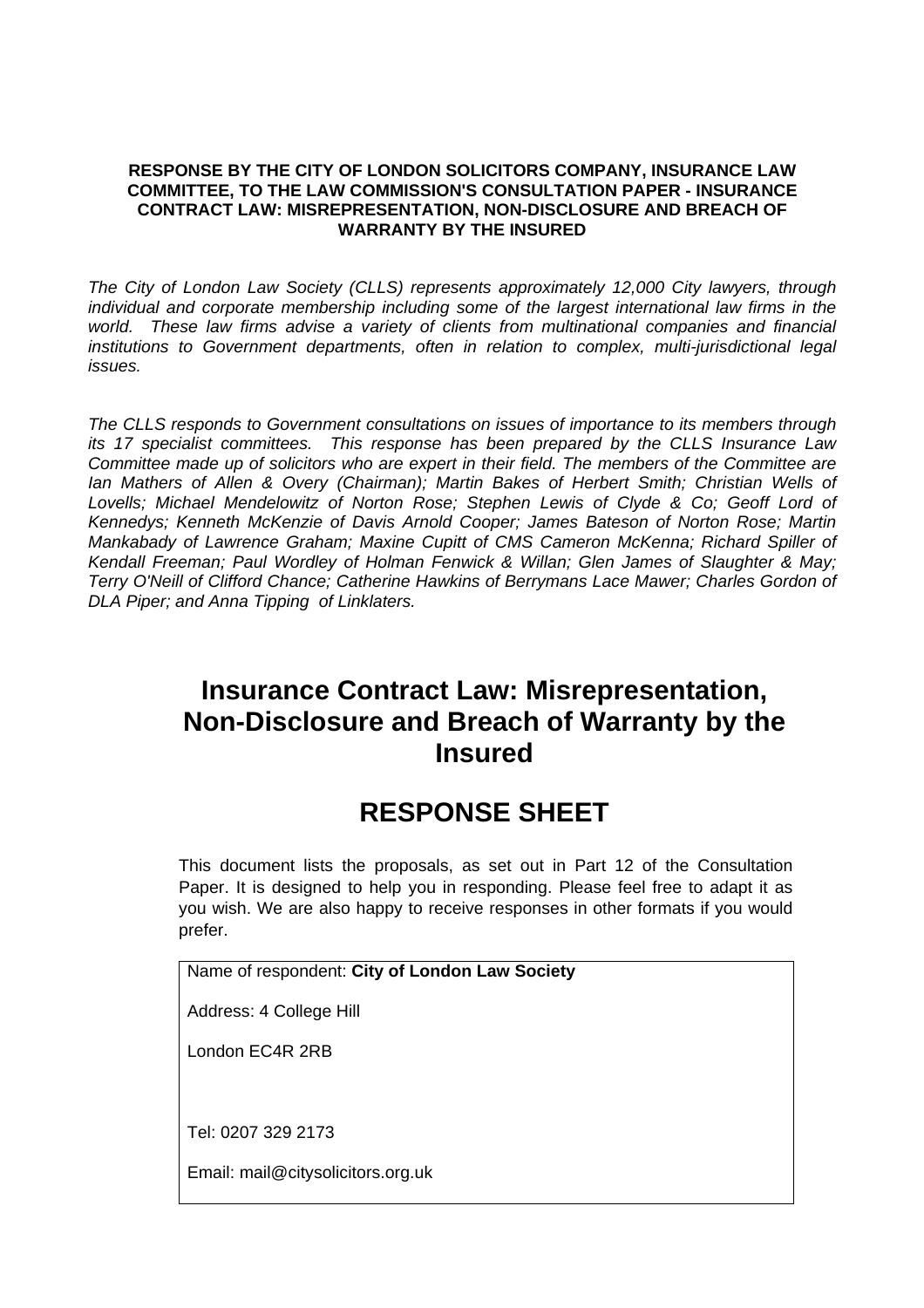We would normally treat responses as public documents and may provide copies to others under the Freedom of Information Act 2000. If you would like your response to be confidential then please let us know:

#### **PRE-CONTRACT INFORMATION AND CONSUMER INSURANCE**

#### **The case for law reform**

12.1 We provisionally conclude that there should be a clear statutory statement of the obligations on consumers to give pre-contract information and the remedies available to insurers if they fail. (3.74)

Agree:  $\checkmark$  Disagree: Other: Comment: It is clear that regulatory practice, market practice and the law are out of step. We agree that the law should be reformed and that there should be a clear statement of what the law is. In principle, the same should apply to business insurance.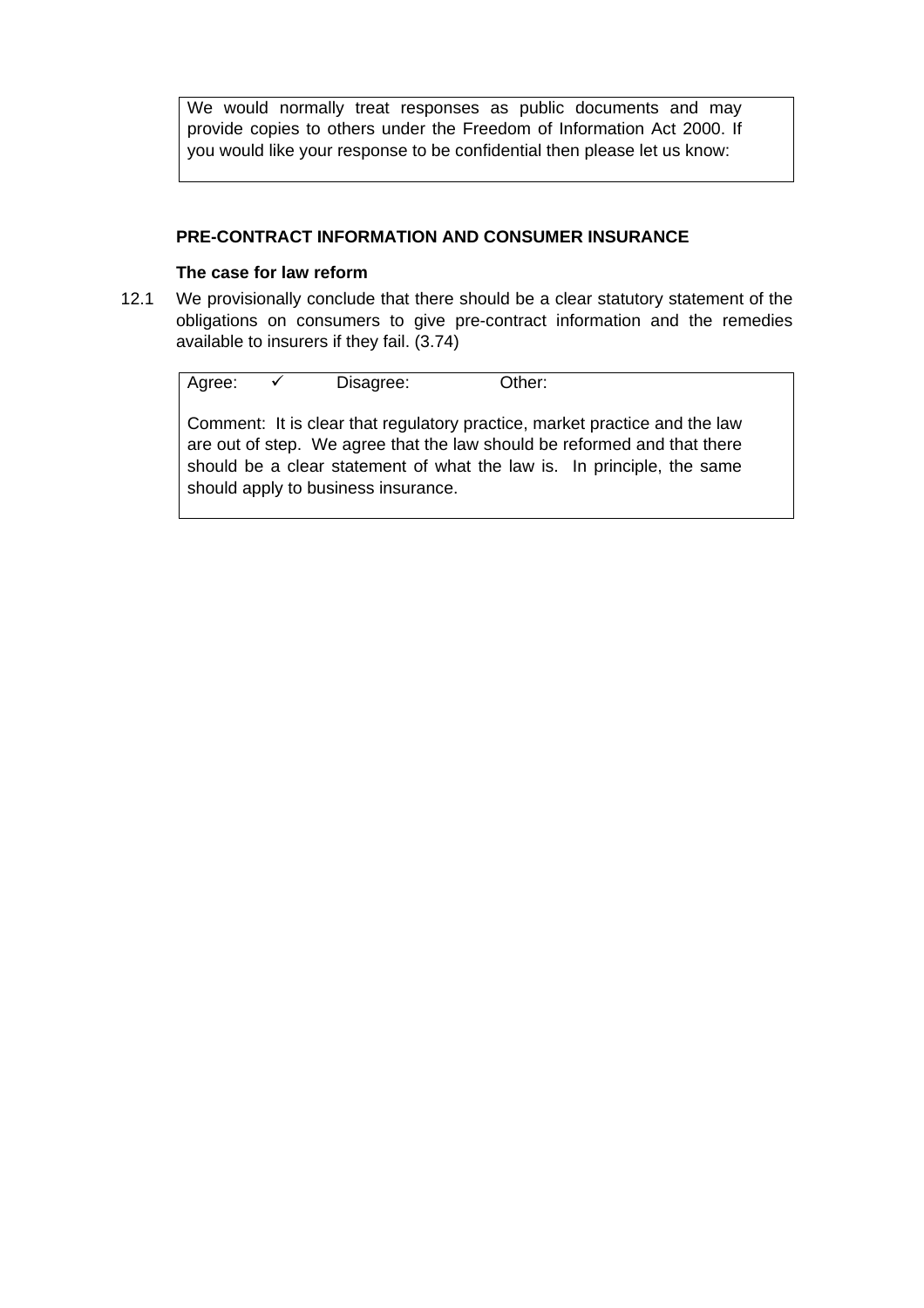#### **Defining consumers**

12.2 We provisionally propose that the consumer regime should apply where an individual enters into a contract of insurance wholly or mainly for purposes unrelated to his business. (4.11)

Agree:  $\checkmark$  Disagree: Other: Comment: There is always scope for debate about the precise test to be applied. Any test will give rise to difficult cases but our view is that the proposed test is a fair and reasonable one, and there is merit in applying the same test as for the other provisions to which the Commission has referred.

12.3 We ask whether there is a need to exempt insurance of specific high-value items (such as jets and yachts) from the consumer regime. (4.12)

 $Y$ es: No:  $\checkmark$ 

Comment: We consider that having decided upon the correct definition, it would be unwise to exclude special cases from that definition. We are not clear that, for example, the purchaser of a yacht should be deserving of less protection or would necessarily be more likely to obtain professional advice than other consumers.

## **The duty of disclosure**

12.4 We provisionally propose that there should be no duty on the consumer proposer to disclose matters about which no questions were asked. (4.31)

Agree:  $\checkmark$  Disagree: Other:

Comment: The proposal reflects FOS and market practice. It also reflects what really happens in increasing circumstances, in the practice of contract formation, particularly in cases involving internet and telephone selling. The Consultation Paper makes no reference in this context to Section 3 of the Fraud Act. Our view is that if this proposal was implemented then Section 3 could not apply to a duty of disclosure which was as a result of this proposal removed, but we think that it is a point to which the Law Commission should give consideration. If there is to be no duty of disclosure, we believe that it is important that general questions should be permitted.

12.5 We provisionally propose that where the insurer asks a general question, the insurer should have no remedy in respect of an incomplete answer unless a reasonable consumer would understand that the question was asking about the particular information at issue. (4.32)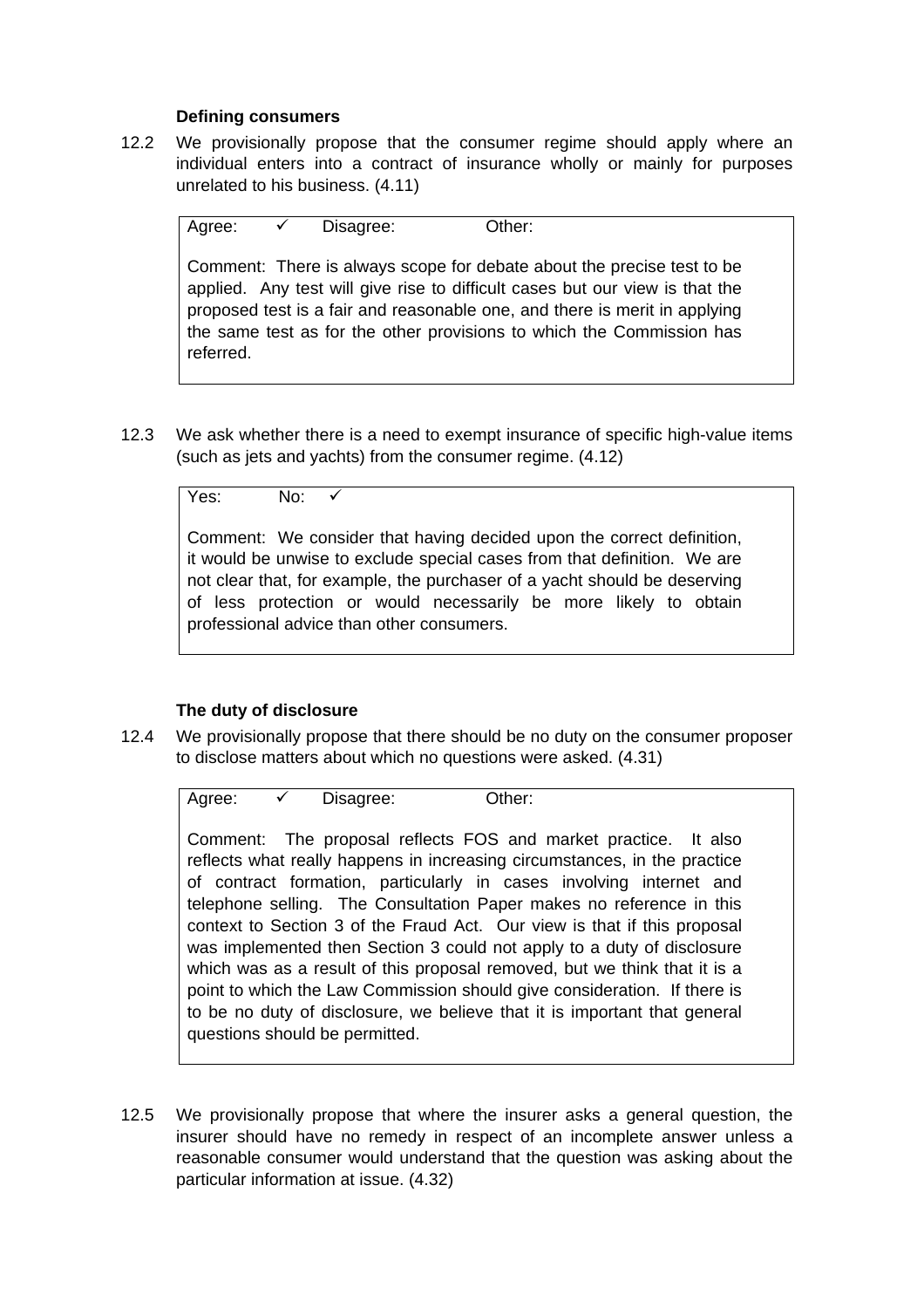Agree:  $\checkmark$  Disagree: Other:

Comment: There should not in our view be a general prohibition against the asking of general questions and the law should not be so rigid as to permit the asking of general questions only in specified circumstances. We agree that what is proposed is sensible and flexible albeit will necessarily be uncertain. In practice we think that it is likely to enable the courts to penalise insureds who recognise that they ought to give particular information to the insurer but decide not to do so, and in that regard, a general question might effectively bring about a requirement for disclosure through a slightly circuitous route. In the right case, we do not think that that would be a bad thing. However, it is important that the general question should not be abused by insurers and we believe that what is proposed would bring about a healthy balance.

## **The basic requirements: misrepresentation and inducement**

12.6 We provisionally propose that the insurer will not have a remedy for misrepresentation unless the consumer made a misrepresentation which induced the insurer to enter the contract. (4.48)

| Agree: | $\sqrt{2}$ | Disagree:                                         | Other:                                                                                                                                          |
|--------|------------|---------------------------------------------------|-------------------------------------------------------------------------------------------------------------------------------------------------|
|        |            | only relatively recently). It should be retained. | Comment: The requirement for inducement is well-known (albeit in the<br>context of insurance contracts, a requirement which has been recognised |

12.7 We ask whether the rules on what constitutes a misrepresentation and on inducement should be stated expressly in any new Insurance Contracts Act. (4.49)

Yes:  $\checkmark$  (subject to comment) No:

Comment: We think that in principle it is right that there should be an express statement of the requirement for inducement in any new Insurance Contracts Act. The absence of any clear reference to inducement in the Marine Insurance Act was a matter which, with hindsight, was very strange and a reference to the requirement for inducement would avoid similar difficulties in the future. We question the need to state what constitutes a misrepresentation. This is a concept well-known to the law and a separate category of misrepresentation which is particular to insurance contracts would be undesirable.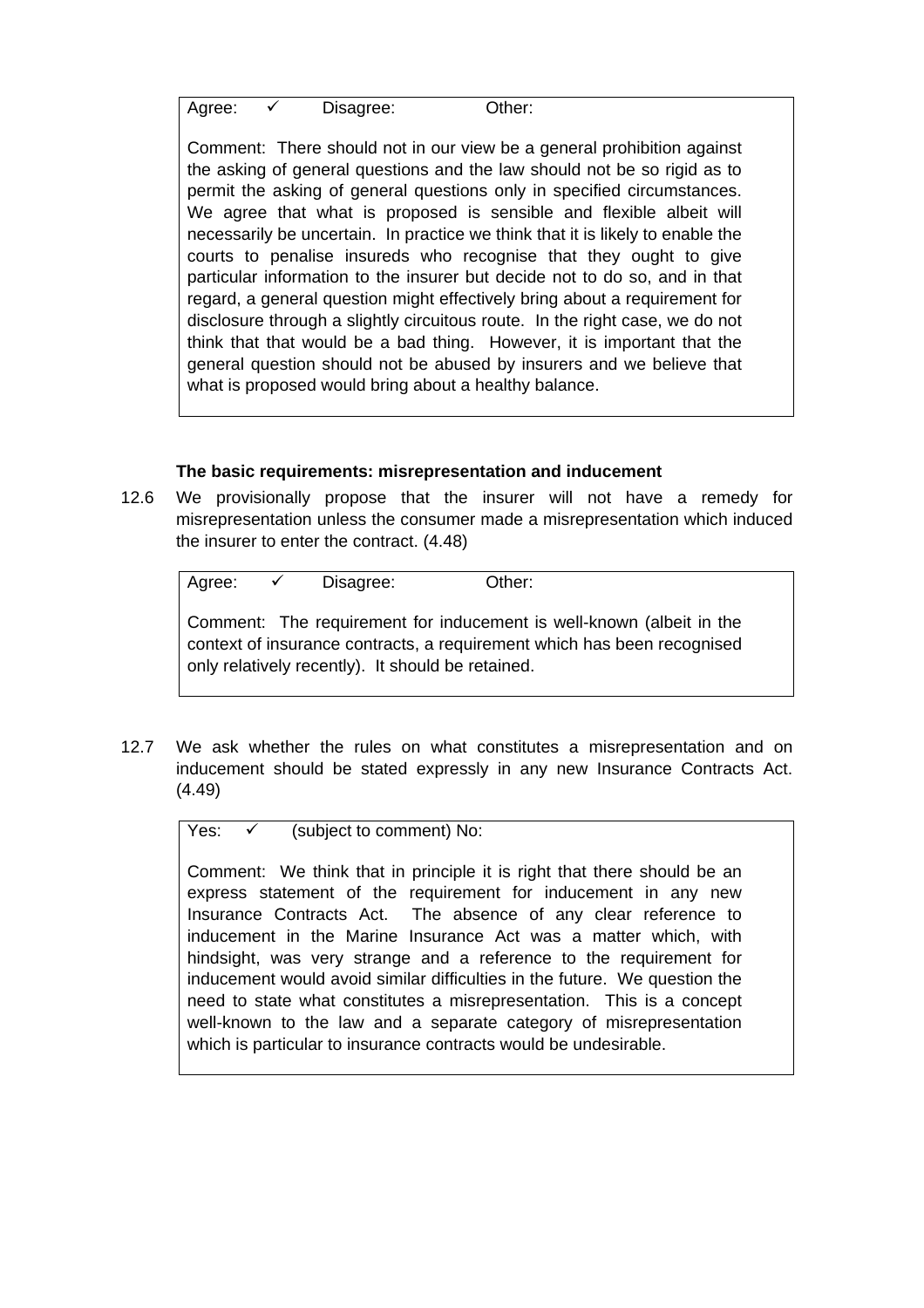## **Deliberate or reckless misrepresentations: where the proposer acts without honesty**

- 12.8 We provisionally propose that an insurer should have the right to avoid a policy where it has relied on a misrepresentation by the consumer proposer at the precontractual stage and the insurer shows that, on the balance of probabilities, the proposer made the representation:
	- (1) knowing it to be untrue, or being reckless as to whether or not it was true; and
	- (2) knowing it to be relevant to the insurer, or being reckless as to whether or not it was relevant. (4.96)

Agree: 9 Disagree: Other:

Comment: Whilst there has been some expression of concern about the twofold requirement, i.e. that the insurer must establish both (1) and (2), we believe that the practical difficulties will be mitigated by the presumptions of knowledge referred to in the Consultation Paper. The view has been expressed by one member of the Committee that it would be preferable to have only requirement (1) rather than rely on a presumption to satisfy (2).

12.9 Do consultees agree that the definition of "reckless" can be left to the common law? (4.97)

Yes:  $\checkmark$  No:

Comment: In our view it would be preferable not to define "recklessness" in any statute because it is a concept well known to the common law and the courts are familiar with it. The danger with a statutory definition is that it might at some point in time be found to depart from the common law.

12.10 We ask whether, where an insured has made a deliberate or reckless misrepresentation, the insurer should be entitled to retain the premium. (4.98)

Yes:  $\checkmark$  No:

Comment: Whilst under the Law Commission's proposals the remedy of avoidance will no longer be generally available, it will continue to be the appropriate remedy in some cases of negligent misrepresentation. We think that the sanction of retention of premium should apply to distinguish deliberate or reckless wrongdoing from negligent wrongdoing.

12.11 We ask whether the statute should provide expressly that: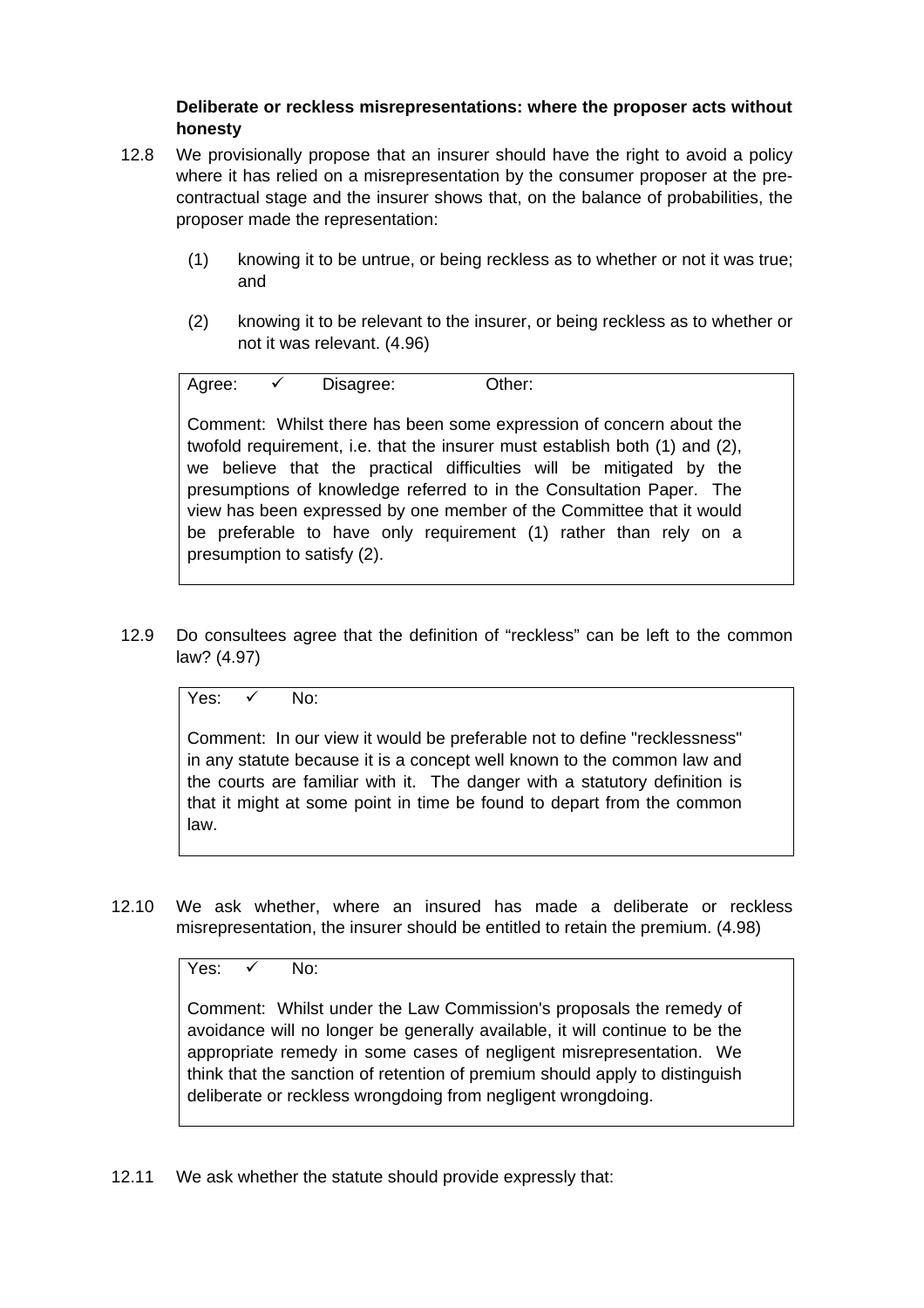- (1) a proposer would be presumed to know what someone in their position would normally be expected to know; and
- (2) if an insurer has asked a clear question about an issue, the proposer would be presumed to know that the issue is relevant to the insurer. (4.99)

(1) Yes:  $\checkmark$  No:

(2) Yes:  $\checkmark$  No:

Comment: We consider that it is better that these presumptions should be dealt with expressly in any statute because it is not entirely clear that they would arise as a matter of common law – and it is better to avoid any doubt on the point.

As to the merits of the presumptions, we think that it is better that they should be made although we do foresee a risk that insurers might logically be driven to allege deliberate or reckless wrongdoing more frequently than they do at present. Indeed a presumption that someone knows what someone in their position would normally be expected to know can quickly involve a move from innocent misrepresentation to an allegation of deliberate misrepresentation.

# **"Innocent" misrepresentations: protecting the insured who acts honestly and reasonably**

- 12.12 We provisionally propose that:
	- (1) An insurer should not be able to rely on a misrepresentation if the insured was acting honestly and reasonably in the circumstances when they made the misrepresentation.
	- (2) In assessing reasonableness, the type of policy, the way the policy was advertised and sold, and the normal characteristics of consumers in the market should be taken into account.
	- (3) The test of whether the consumer proposer acted reasonably should also take into account any particular characteristics or circumstances affecting a consumer insured, so far as these were known to the insurer. It would not take into account individual circumstances which were not known to the insurer. (4.119)

| $(1)$ Agree: | ✓ | Disagree: | Other: |
|--------------|---|-----------|--------|
| (2) Agree:   | ✓ | Disagree: | Other: |
| $(3)$ Agree: | ✓ | Disagree: | Other: |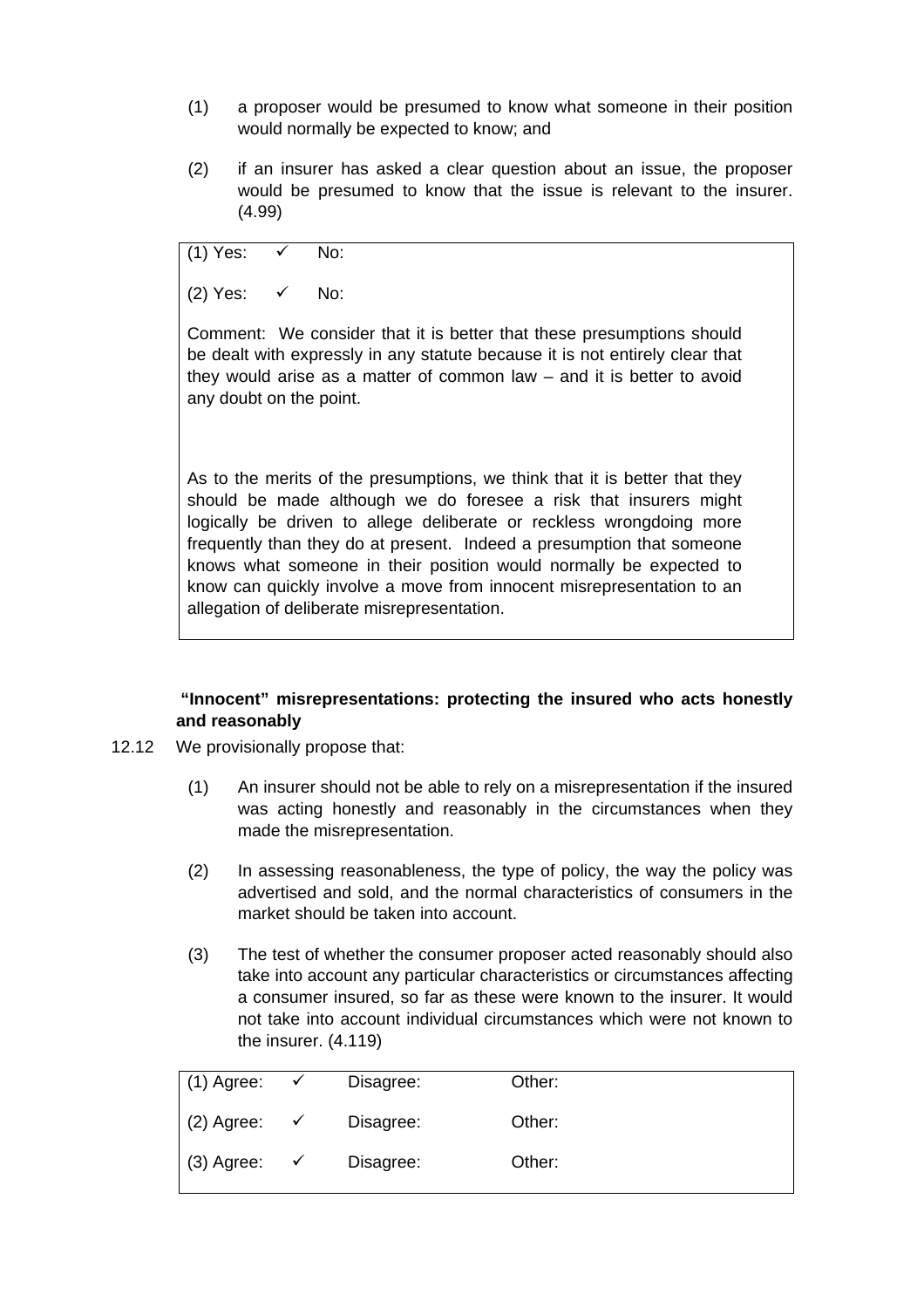(all subject to comment)

Comment: By (1) above it is proposed that a consumer insured should be excused an "innocent" misrepresentation. This would put insurance contracts into a different position to other contracts and there has been some difference of opinion in the Committee about the merits of such an approach. There may also be room for argument about what should be considered reasonable (for example, what about mere forgetfulness). It has been suggested that the availability of proportionate remedies is a factor to be taken into account in considering whether it is necessary to distinguish between "innocent" and "negligent" misrepresentation. In reality, the real question is how significant the cost of such an approach is likely to be as that is a cost which will have to be borne across the population of insureds. We do not feel that we are in a position to make such an assessment. However, we recognise that the proposal reflects the ABI statement of practice.

Given that one is concerned here with the question of what is reasonable as between the insured and the insurer, we can see the sense in there being an objective test but this should be modified by reference to the insurers' knowledge of particular characteristics affecting the insured. It is easy to foresee, however, that there will be considerable scope for factual disputes about insurers' knowledge in particular cases.

- 12.13 We ask whether the legislation should specify that the insurer is entitled to a remedy for a misrepresentation only if:
	- (1) a reasonable insured in the circumstances would have appreciated that the fact which was stated inaccurately or was omitted from the answer would be one that the insurer would want to know about; or
	- (2) the proposer actually knew that the fact was one that the insurer would want to know about. (4.121)

(1) Yes:  $\checkmark$  No:

(2) Yes:  $\checkmark$  No:

Comment: Under the proposals, "relevance" plays an important part and we think that the legislation should highlight its importance.

12.14 We provisionally propose that the burden of showing that a consumer proposer who made a misrepresentation did so unreasonably should be on the insurer. (4.124)

Agree:  $\checkmark$  Disagree: Other: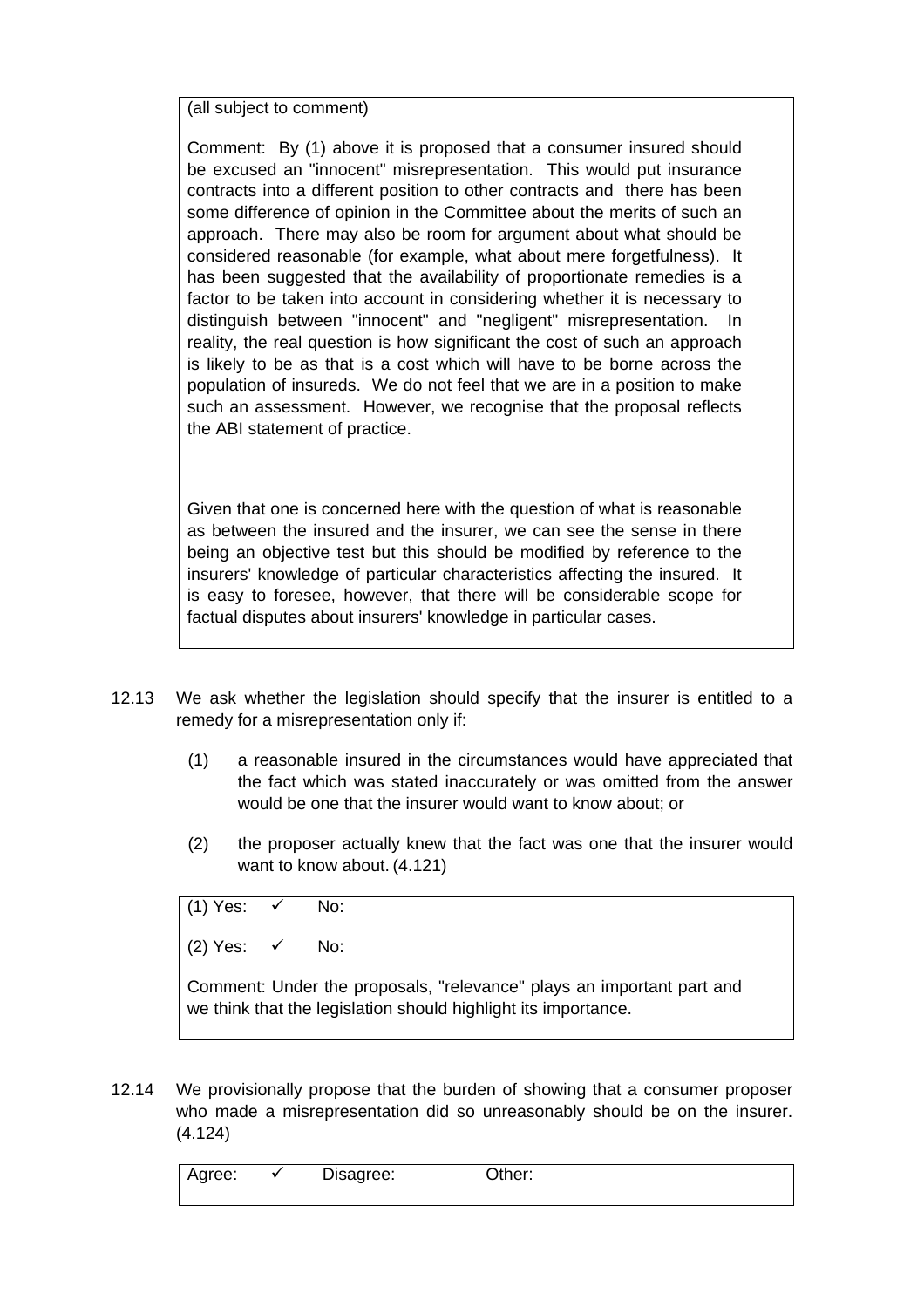Comment: We believe that this is where the burden naturally lies and that the statutory presumptions referred to above will be of assistance in this regard.

## **Materiality: an end to the test based on a hypothetical "prudent insurer"**

12.15 We provisionally propose that insurers should not be required to prove that a misrepresentation is "material" in the sense that it would be relevant to a "prudent insurer". (4.129)

| Agree: | $\sqrt{ }$ | Disagree: | Other:                                                                                                                                    |
|--------|------------|-----------|-------------------------------------------------------------------------------------------------------------------------------------------|
|        |            |           | Comment: In our view, "materiality" is largely of academic interest given<br>the proposals made in relation to the question of relevance. |

## **Where the policyholder thinks the insurer will obtain the information**

12.16 We provisionally propose that in considering whether an insured acted with insufficient care in failing to give information, the judge or ombudsman should consider how far it was reasonable for the insured to assume that the insurer would obtain that information for itself. (4.143)

| Agree: ✔ | Disagree:                     | Other: |  |
|----------|-------------------------------|--------|--|
|          | Comment: See answer to 12.17. |        |  |
|          |                               |        |  |
|          |                               |        |  |

12.17 In particular, if the insurer indicated that it may obtain information from a third party (by for example asking the insured for consent to obtain it) it should not be allowed to rely on an honest misrepresentation if the insured reasonably thought that the insurer would obtain the relevant information from the third party before accepting the proposal. (4.144)

Agree:  $\checkmark$  Disagree: Other:

Comment: We consider that the circumstances described in 12.16 and 12.17 are examples of the practical application of the reasonableness test. We think that it is questionable therefore whether any express reference needs to be made to them but as statements of what the position should be, they are not objectionable.

#### **Disclosure after the proposal has been accepted**

12.18 We provisionally propose that: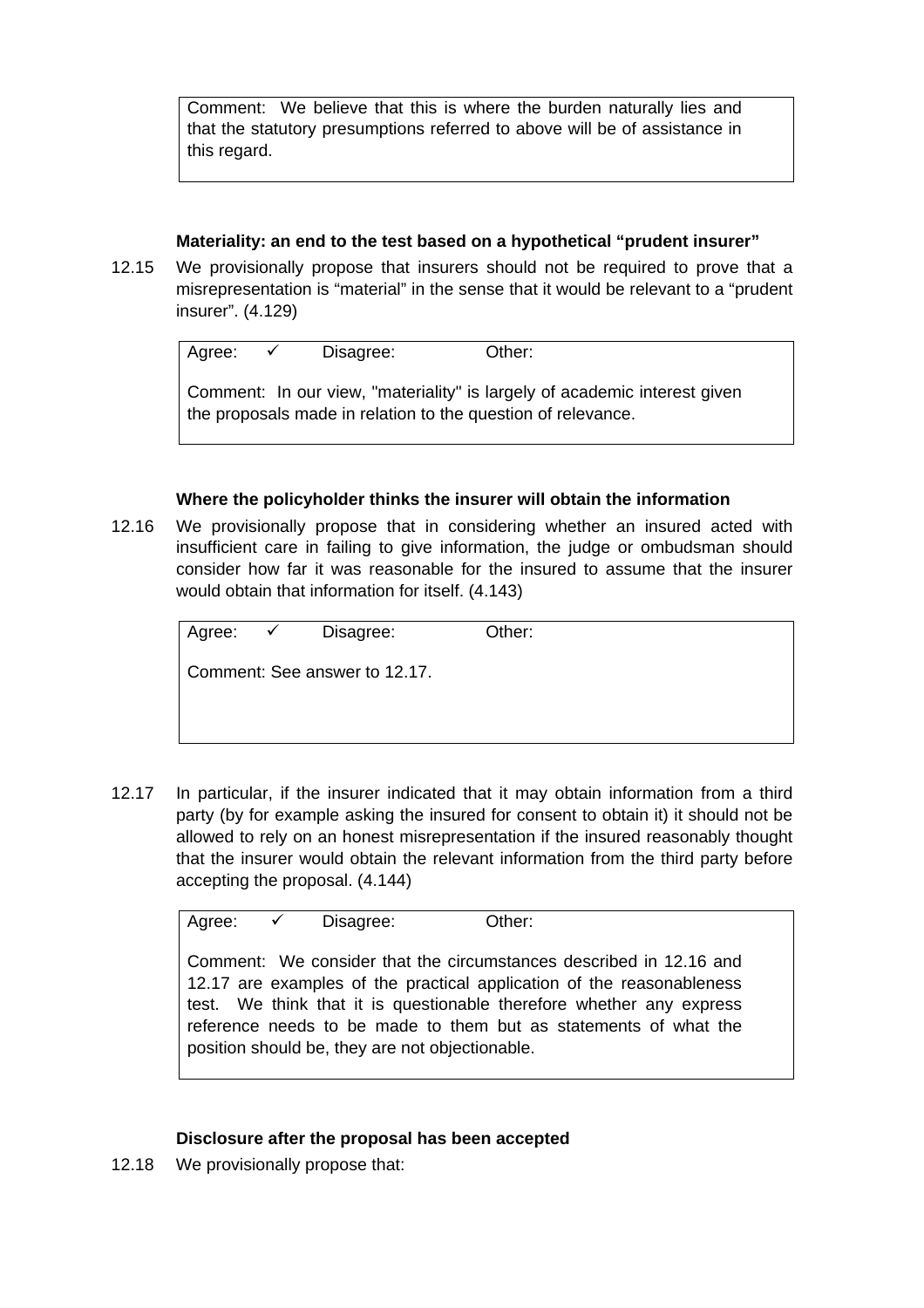- (1) if before their proposal is accepted a consumer proposer becomes aware that a statement they have made has become incorrect, they should continue to have a duty to inform the insurer, and if the consumer fails to do so unreasonably or dishonestly, the insurer should have a remedy;
- (2) There should be no general obligation to inform the insurer of changes that become known to the insured only after the policy has been agreed. (4.152).

(1) Agree:  $\checkmark$  Disagree: Other: (2) Agree:  $\checkmark$  Disagree: Other: Comment: We believe that these reflect the law as it presently stands and should continue to be the position following any reform of the law.

## **Negligent mispresentations: a compensatory remedy**

- 12.19 We provisionally propose that, in consumer cases, where the policyholder has made a negligent misrepresentation, the court should apply a compensatory remedy by asking what the insurer would have done had it known the true facts. In particular:
	- (1) where an insurer would have excluded a particular type of claim, the insurer should not be obliged to pay claims that would fall within the exclusion;
	- (2) where an insurer would have imposed a warranty or excess, the claim should be treated as if the policy included the warranty or excess;
	- (3) where an insurer would have declined the risk altogether, the policy may be avoided, the premiums returned and the claim refused;
	- (4) where an insurer would have charged more, the claim should be reduced proportionately to the under-payment of premium. (4.186)

Agree:  $\checkmark$  Disagree: Other:

Comment: We think that the principle of a compensatory remedy is sensible and will avoid much of the harshness of the present law. In some instances it may operate as a relatively crude form of justice. For example, the proportionate approach in relation to underpayment of premium might be said to operate harshly on insureds because the amount of "additional" premium that would have been payable may be relatively small and yet it might have a significant impact on the sum recoverable in respect of the claim under the policy. It is also not clear whether the examples given might operate cumulatively. Thus, an insurer might say that it would have imposed a greater excess and would have charged more premium. We assume that in such a case both points would be taken into account in determining the appropriate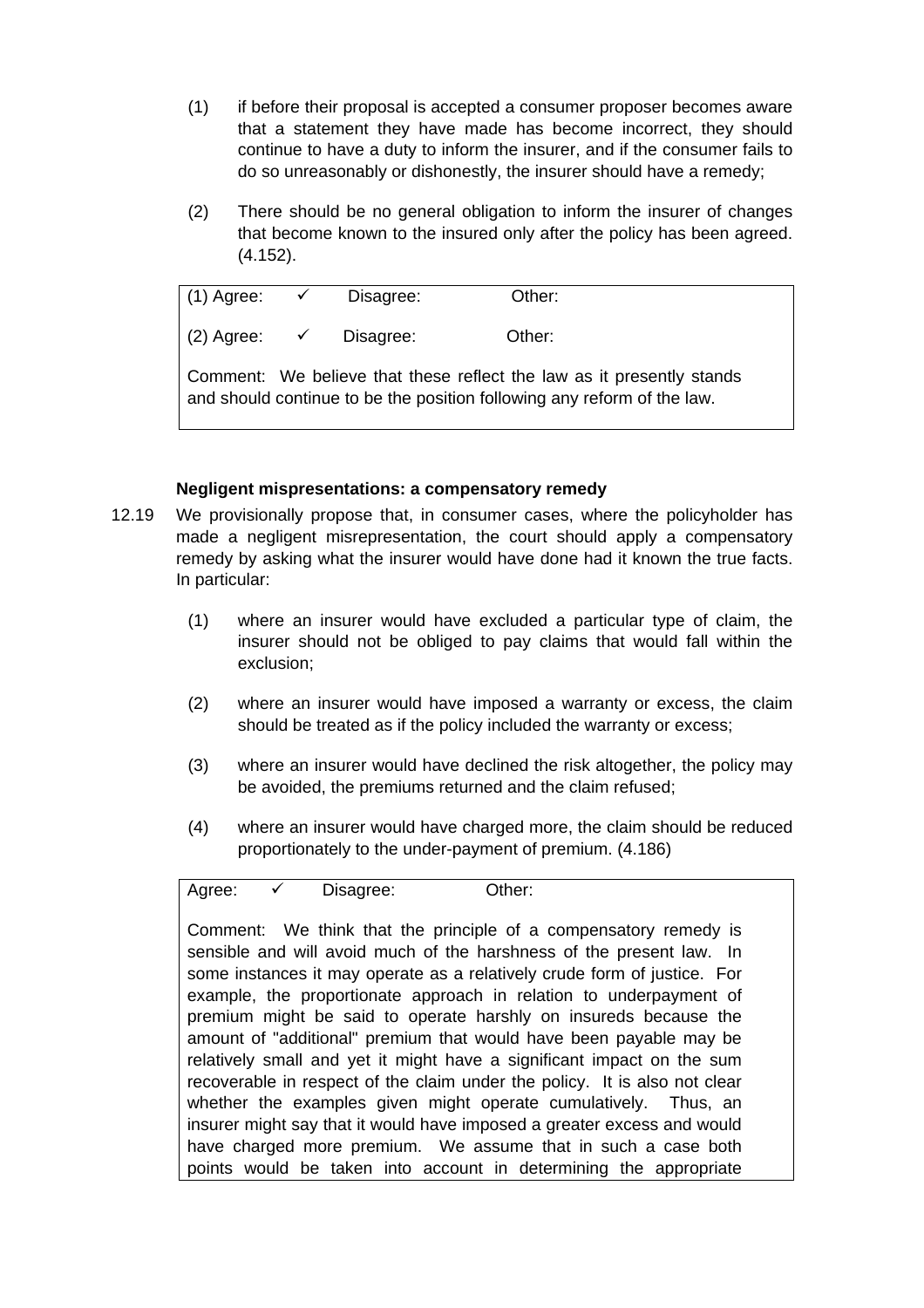compensatory remedy. Overall, however, we agree with the proposal.

We have a further query in relation to the proposals made in respect of misrepresentation which we should raise here. It is our understanding that the division of wrongdoing into "innocent", "negligent" and "deliberate/reckless" misrepresentation will leave no scope in future for the application of the decision of the Court of Appeal in Economides. If so, we think that this should be made clear. We would support such a proposal.

12.20 We ask whether there is a case for granting the courts or ombudsman some discretion to prevent avoidance where the insurer would have declined the risk but the policyholder's fault is minor, and any prejudice the insurer has suffered could be adequately compensated by a reduction in the claim. (4.187)

 $Yes: No:  $\sqrt{ }$$ 

Comment: Our view is that in these particular circumstances such a proposal might burden the courts with disproportionate amounts of evidence – assuming such evidence might be available – about the behaviour of other insurers.

12.21 We provisionally propose that where a consumer proposer has made a negligent misrepresentation, the insurer should be entitled to cancel the policy on that ground only where it would have declined the risk. (This proposal would not affect any contractual right to cancel upon notice.) (4.188)

| Agree:               | $\sqrt{2}$ | Disagree: | Other: |
|----------------------|------------|-----------|--------|
| Comment: No comment. |            |           |        |
|                      |            |           |        |
|                      |            |           |        |

12.22 We provisionally reject the proposal that a consumer who has acted negligently should be entitled to enforce any claim unrelated to the risk. (4.189)

| Agree: | $\checkmark$ | Disagree:            | Other: |
|--------|--------------|----------------------|--------|
|        |              | Comment: No comment. |        |
|        |              |                      |        |
|        |              |                      |        |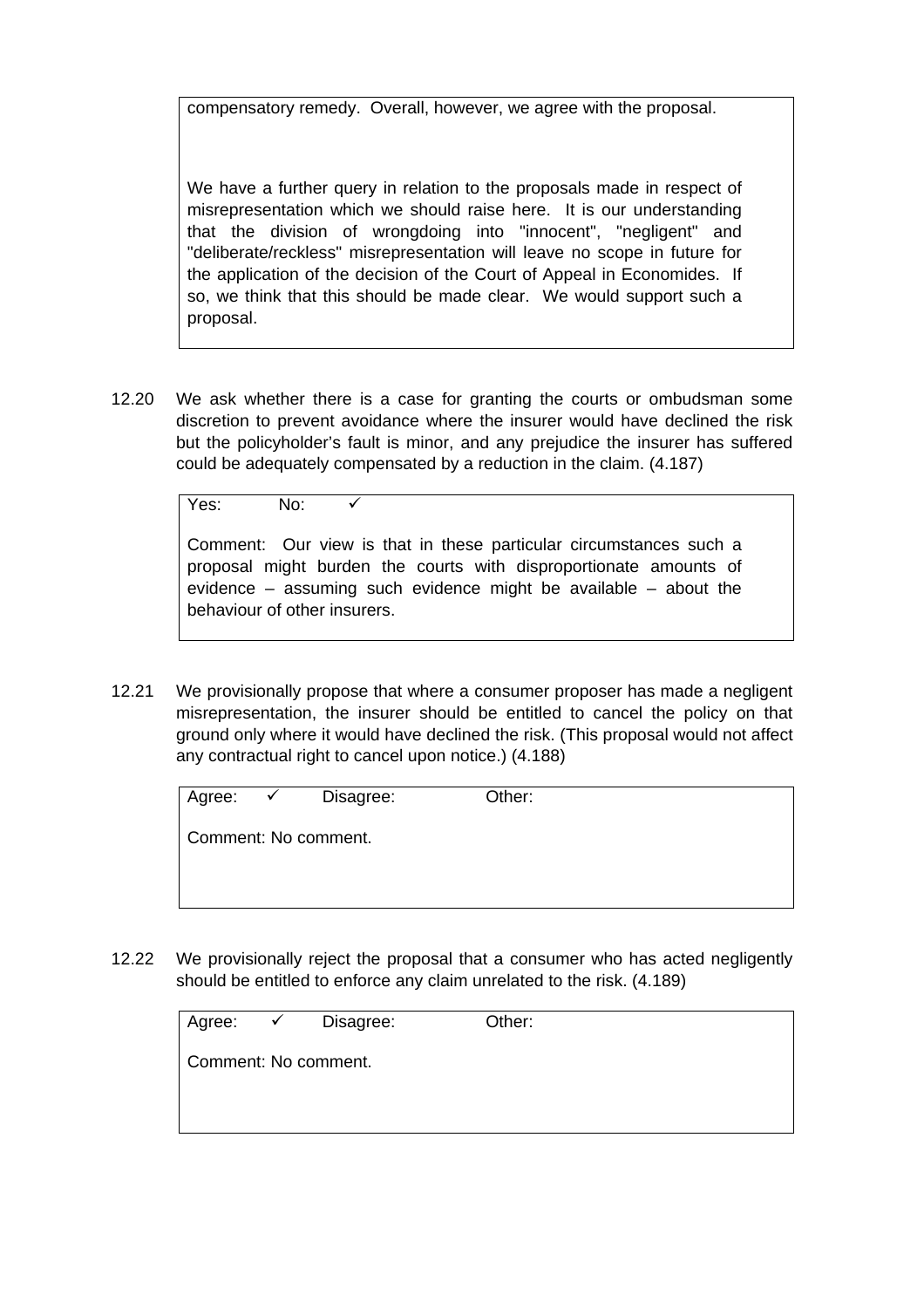**Negligent misrepresentations in life policies: should the law impose a cutoff period?** 

12.23 We ask whether in consumer life assurance the insurer should be prevented from relying on a negligent misrepresentation after the policy has been in force for five years. (4.204)

Yes:  $\checkmark$ , subject to comment No:

Comment: We are not clear about the effect of the evidence regarding likelihood of an increase in fraud, or in costs at inception. However if as the Commission indicates a 5-year cut-off would reflect current industry practice, it seems likely that any increase is likely to be offset by an improvement in consumer trust. We have noted the proposal in Germany for a general cut-off and perhaps the ambit of the proposal needs consideration. It seems that the Commission is not proposing that it would extend to accidental death.

## **Mandatory rules**

12.24 We provisionally propose that it should not be possible to contract out of the new rules governing misrepresentation and non-disclosure in consumer insurance except in favour of the consumer. (4.218)

|  | Agree: $\checkmark$ Disagree:                    | Other: |
|--|--------------------------------------------------|--------|
|  | Comment: We agree with the Commission's reasons. |        |
|  |                                                  |        |
|  |                                                  |        |

## **Statements of past and present fact**

12.25 We provisionally propose that an insured's statement of past or current facts made before a contract is entered into should be treated as a representation rather than a warranty. (4.229)

| Agree: $\checkmark$ | Disagree:                                        | Other:                                         |
|---------------------|--------------------------------------------------|------------------------------------------------|
|                     | Comment: We agree with the Commission's reasons. |                                                |
|                     |                                                  |                                                |
|                     |                                                  | DE AAUTRIAT INFARMITIAN IND RUAINFAA INAURINAE |

## **PRE-CONTRACT INFORMATION AND BUSINESS INSURANCE**

## **Retaining the duty of disclosure**

12.26 We provisionally propose that a duty of disclosure should continue to apply to business insurance contracts. (5.30)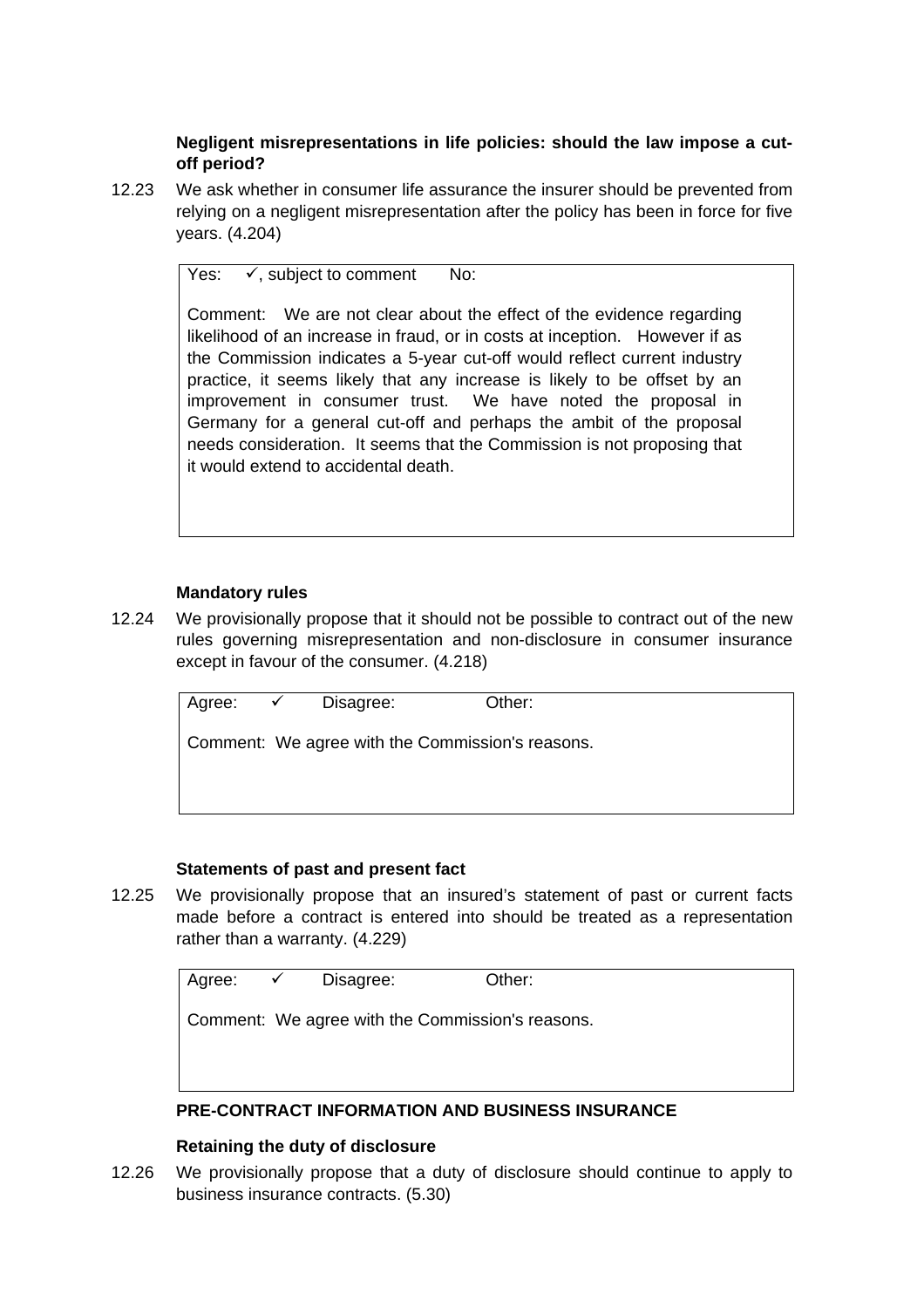Agree:  $\checkmark$  Disagree: Other:

Comment: The Consultation Paper identifies a number of reasons why the duty of disclosure should be retained in respect of business insurance. We think that there are a number of additional arguments both in favour of and abolishing the duty of disclosure. It seems to us that the duty of disclosure is often resorted to where there has been poor underwriting but because of the strength of the insurers' position at law, the consequences of the poor underwriting might be avoided. In other words, we think that it is possible that abolishing the duty of disclosure will enable the more able underwriters to distinguish from the less able ones. It might also reasonably be said that the duty of disclosure does not reflect practice in the market. Underwriters sometimes actively seek out risks and often will make detailed enquiries about risks. On the other hand, one of the strengths of the London market is said to be the ability for major insurance transactions to be underwritten without an enormous amount of due diligence being carried out with underwriters relying on insureds and their professional advisers to provide the material information. One consequence of abolishing the duty of disclosure might be to lose that strength; insurers might produce very long lists of questions and requests for information. Whilst on balance we favour retaining the duty of disclosure, we question whether something might be done to put more onus on the insurer so that an insurer might only be able to complain of non-disclosure where the information which was not disclosed is something peculiar to that particular risk. We think that there is much to be said for insurers being expected to know information about types of risks and market sectors which they underwrite. This might perhaps be achieved by adding more weight to arguments that an insured might have based on waiver so that if an insurer does not ask for information which he would be expected to know as part of his underwriting skills (perhaps judged by the standards of a reasonable insurer) he must be taken to have waived the obligation to disclose that information.

12.27 We provisionally propose to simplify the test in section 18(1) of the Marine Insurance Act 1906 ("that the insured is deemed to know every circumstance which, in the ordinary course of business, ought to be known by him"). The duty of disclosure should be limited to facts which the business insured knew or which it ought to have known. (5.44)

| Agree: |  | Disagree: | Other: |
|--------|--|-----------|--------|
|--------|--|-----------|--------|

Comment: In principle we agree with the idea of simplifying the test so as to require an insured to disclose what it ought to know. However the precise impact of the proposed change is unclear. As we understand the position, the proposal is not intended to change the law so far as attribution of knowledge is concerned. The proposal relates only to the scope of the obligation to disclose information and where an insured says that it did not know the information and was not therefore obliged to disclose it, it is intended that the insurer should be able to say that the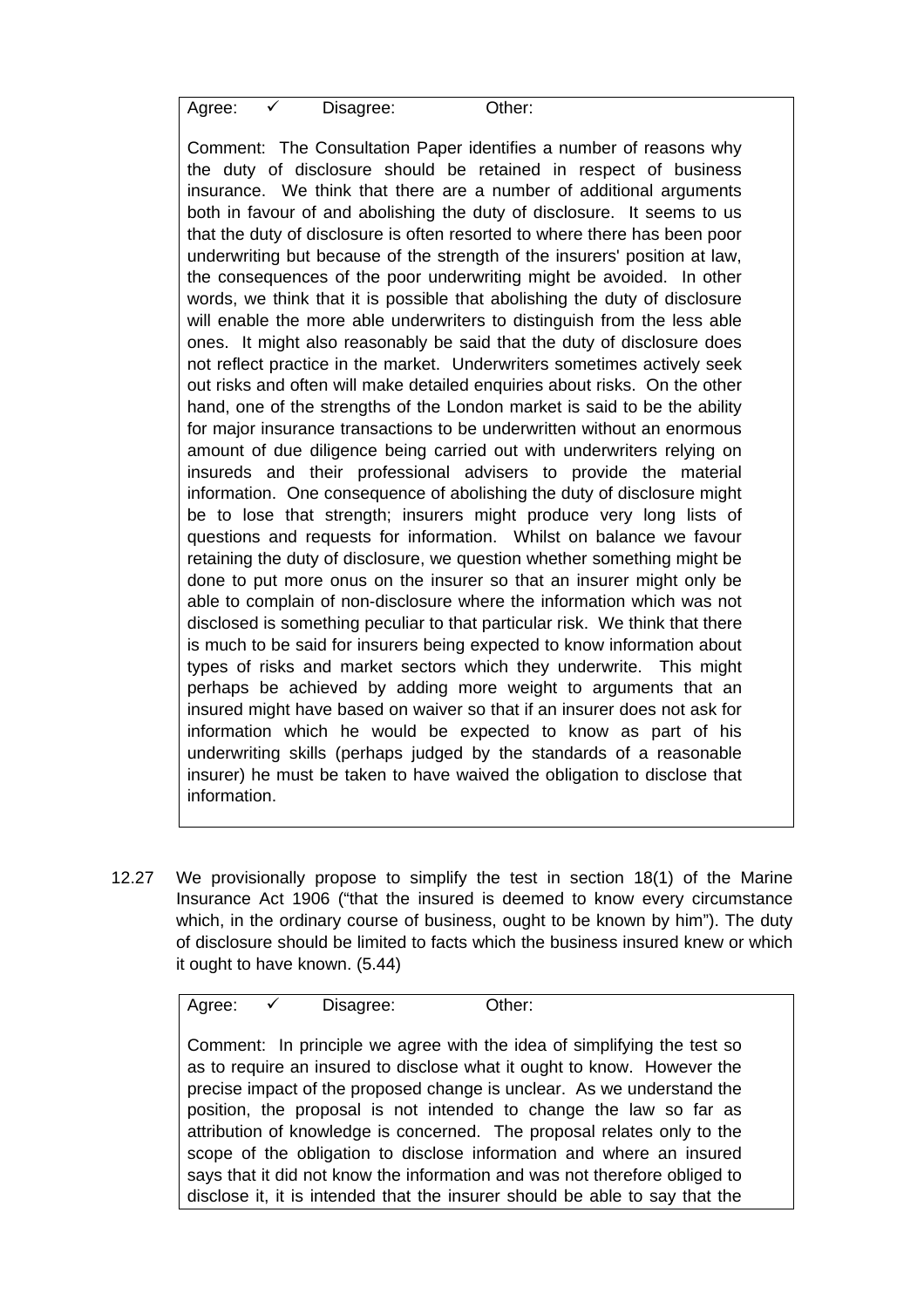insured ought to have known the information. However the position is still not clear. For example, in relation to an insurance taken out by a company, would reasonableness be judged by reference to the company's systems, or of employee A who was responsible for operating them, or of employee B who failed to pick up the information in question or picked it up but failed to report it to A?. It would be helpful if the position could be clarified.

12.28 We provisionally propose that the burden of proving that a business insured should have known a particular fact should be on the insurer. (5.48)

| Agree:   | $\checkmark$ | Disagree: | Other: |  |
|----------|--------------|-----------|--------|--|
| Comment: |              |           |        |  |
|          |              |           |        |  |

#### **Honest and reasonable misrepresentations**

12.29 We provisionally propose that if a business insured has made a misrepresentation but the proposer honestly and reasonably believed what it said to be true, the insurer should not be able to refuse to pay any claim or to avoid the policy, unless the parties have agreed otherwise. (5.58)

| Agree: | $\checkmark$ (subject to comment) | Disagree: | Other: |
|--------|-----------------------------------|-----------|--------|
|        |                                   |           |        |

Comment: We think that on balance an insured who has behaved honestly and reasonably should have its claim paid under the policy. Members of the Committee however expressed some concern that the financial impact of this proposal – which is likely to lead to payment of claims which would not otherwise have been payable – may be more significant than will be the case with consumer contracts. Otherwise, please see our response to 12.12 above for the views of some members.

12.30 We provisionally propose that the burden of showing that the insured did not have reasonable grounds for believing that what it said was true should be on the insurer. (5.60)

| Agree:   | $\checkmark$ | Disagree: | Other: |
|----------|--------------|-----------|--------|
| Comment: |              |           |        |
|          |              |           |        |
|          |              |           |        |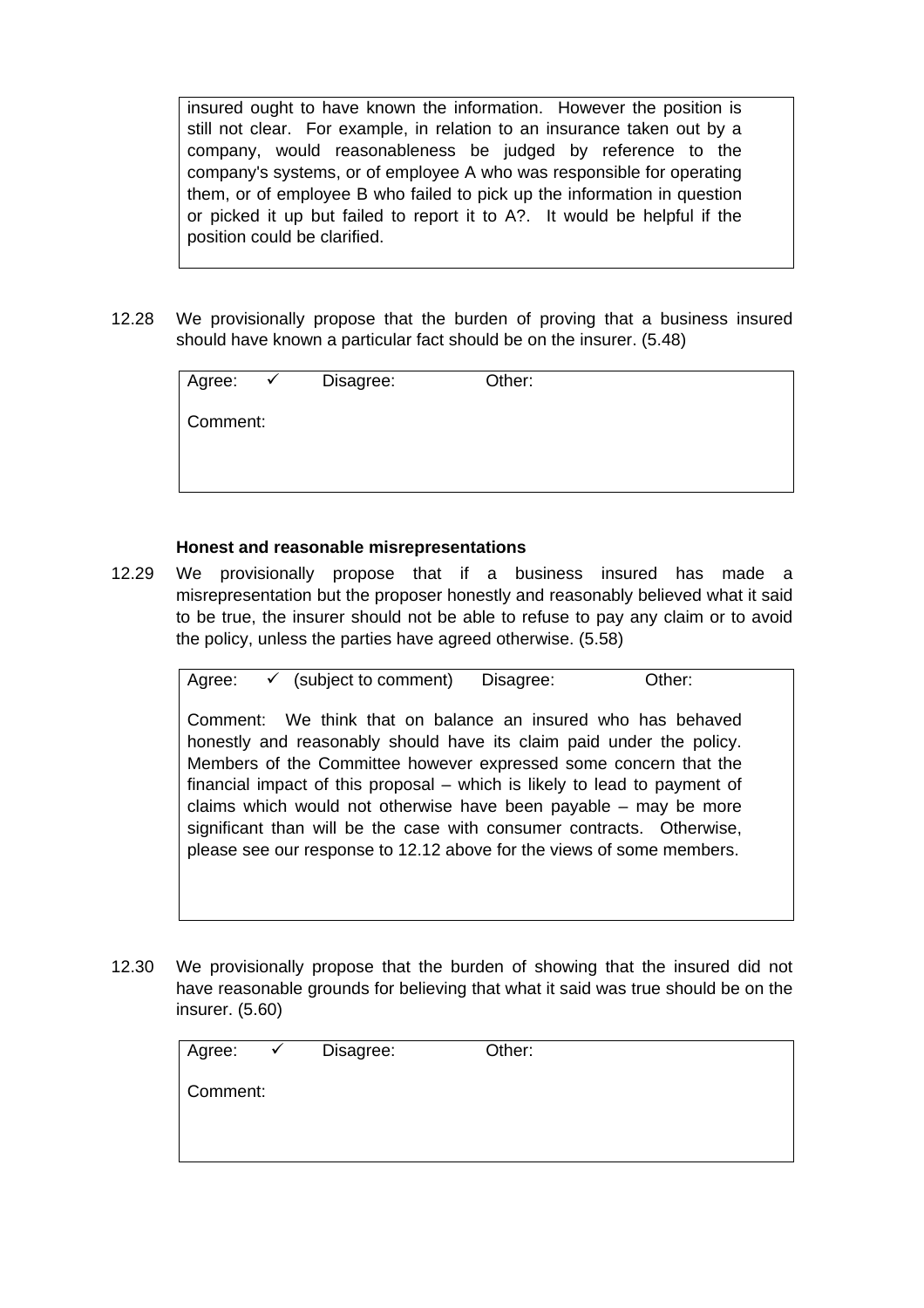## **Modifying the test of materiality**

12.31 We provisionally propose that the current test of "materiality", namely what may influence the judgement of a prudent insurer, should be replaced by a "reasonable insured" test. This would ask what a reasonable insured in the circumstances would think was relevant to the insurer. This should apply to all business insurance, as part of a general principle that an insured who was both honest and careful in giving pre-contract information should not have a claim turned down on the basis that the information was incorrect or incomplete. (5.83)

Agree:  $\checkmark$  Disagree: Other:

Comment: We agree that the prudent underwriter test is no longer the appropriate test. We recognise that so far as matters of evidence are concerned the reasonable insured test will not be as straightforward to apply but we think that in practice insurers can assist themselves by alerting insureds to information that they would regard as important.

- 12.32 We provisionally propose that, in order to be entitled to a remedy for the insured's non-disclosure or misrepresentation, the insurer must show that:
	- (1) had it known the fact in question it would not have entered into the same contract on the same terms or at all; and
	- (2) it must also show either:
		- (a) that a reasonable insured in the circumstances would have appreciated that the fact in question would be one that the insurer would want to know about; or
		- (b) that the proposer actually knew that the fact was one that the insurer would want to know about. (5.84)

| Agree:   | $\checkmark$ | Disagree: | Other: |
|----------|--------------|-----------|--------|
| Comment: |              |           |        |
|          |              |           |        |
|          |              |           |        |

## **Should the law distinguish between dishonest and negligent conduct?**

12.33 We invite views on whether the law should distinguish between dishonest and negligent misrepresentation/non-disclosure. For negligent conduct, should the law provide a remedy which (unless the parties have agreed otherwise) aims to put the insurer into the position it would have been in had it known the true circumstances? (5.107)

Yes:  $\checkmark$  No: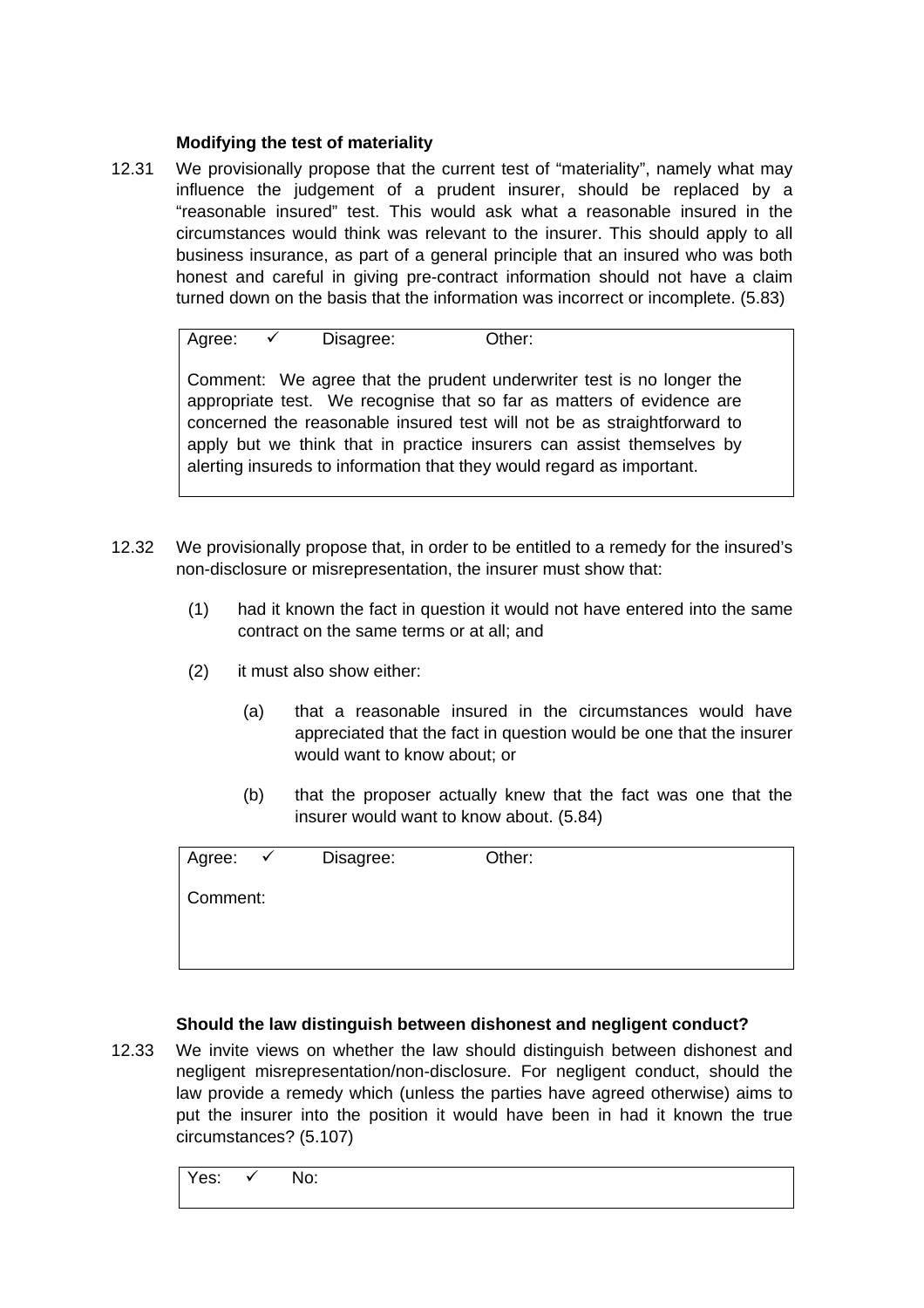Comment: Whilst we do believe that the law should distinguish between dishonest and negligent conduct, a number of the members of the Committee believe that that distinction can be achieved by (a) preserving the right to avoid for negligence and (b) preserving insurers' right to retain the premium if the insured has been guilty of deliberate/reckless wrongdoing. Those members of the Committee who were of that view felt that businesses were in a different position to consumers because they were more likely to be aware of what was required of them and it was felt that stronger incentives would be justified to discourage negligence. Other members of the Committee felt that it would be preferable for the default regime to provide for a compensatory remedy (as with consumers) and that if insurers wanted to enjoy a stronger position it would be open to them to bargain for such a position by the terms of the contract.

#### 12.34 If so:

- (1) Should there be a rebuttable presumption that the insured knew any fact that in the ordinary course of business they ought to have known?
- (2) Do respondents agree that where the insurer would have declined the risk, the insurer should be entitled to avoid the policy, and the court should have no discretion to apply a proportionate solution?
- (3) Do respondents agree that negligent misrepresentation or non-disclosure should be a ground on which the insurer may cancel the policy after reasonable notice, without prejudice to claims that have arisen or arise within the notice period? (5.108)

(1) Yes: 
$$
\checkmark
$$
 No:

(2) Yes:  $\checkmark$  No:

(3) Yes:  $\checkmark$  No:

Comment: We note that the Consultation Paper does not refer to there being a rebuttable presumption that where an insured was asked a clear question about a fact or matter, the insured knew that the fact or matter was something that the underwriter would wish to know about. We would be grateful if the Law Commission could clarify whether this is intended to be the case.

#### **Basis of the contract clauses**

12.35 We provisionally propose that a warranty of past or present fact must be set out in a specific term of the policy or an accompanying document. The law should not give any effect to a term on a proposal form or elsewhere which converts answers into warranties en bloc. (5.116)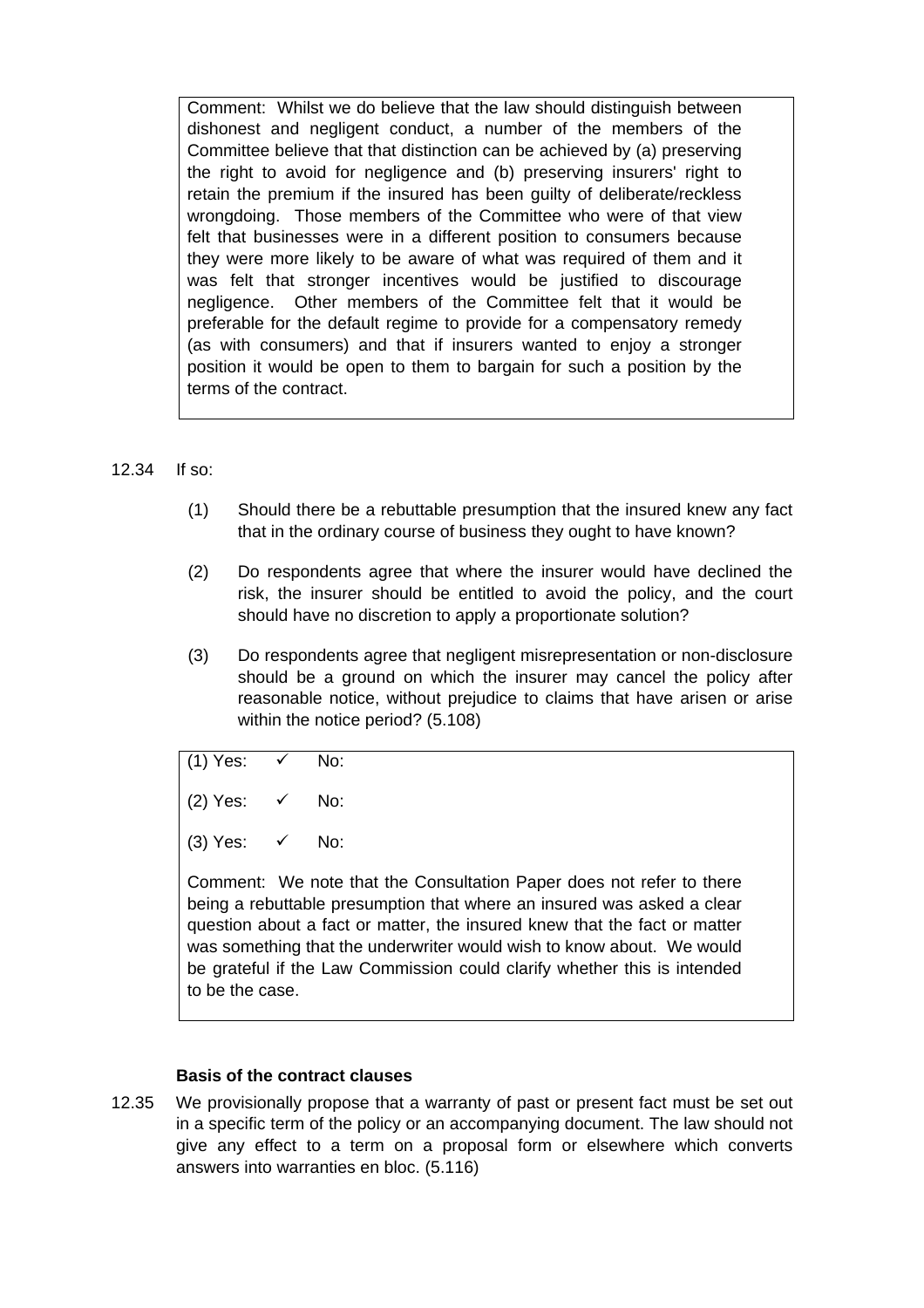| Agree: | Disagree: | Other: |
|--------|-----------|--------|

Comment: We agree with the Commission's reasons; and indeed wondered whether a court might currently give effect to the proposal.

## **Contracting out of the default regime**

- 12.36 We provisionally propose that the parties to an insurance contract should be free to contract out of the default regime we have proposed in two ways. The policy or accompanying document could contain a written term that
	- (1) the insurer would have one or more specified remedies for misrepresentation even if the proposer was neither dishonest nor careless in giving the information; or
	- (2) the proposer warrants that specified statements are correct. (5.131)

| Agree:   | $\checkmark$ | Disagree: | Other: |
|----------|--------------|-----------|--------|
| Comment: |              |           |        |
|          |              |           |        |
|          |              |           |        |

- 12.37 Liability for breach of a warranty of fact should remain strict but, unless the contract provides otherwise, the insurer should not be able to rely on the breach of warranty
	- (1) if it was not material to the contract; or
	- (2) as a defence to a claim for a loss that was in no way connected to the breach of warranty. (5.132)

Agree:  $\checkmark$  Disagree: Other:

Comment: Whilst we agree in principle with this proposal it is not clear to us what is intended, in this context, by the concept of materiality and we would appreciate clarification about this point. Is it that it was relevant to the loss but could have had no effect on the insurer's decision to enter into the contract because, for example, it was not commercially significant?

#### **Controlling the use of standard terms**

- 12.38 We provisionally propose that special controls should apply where
	- (1) the insured contracts on the insurer's written standard terms of business; and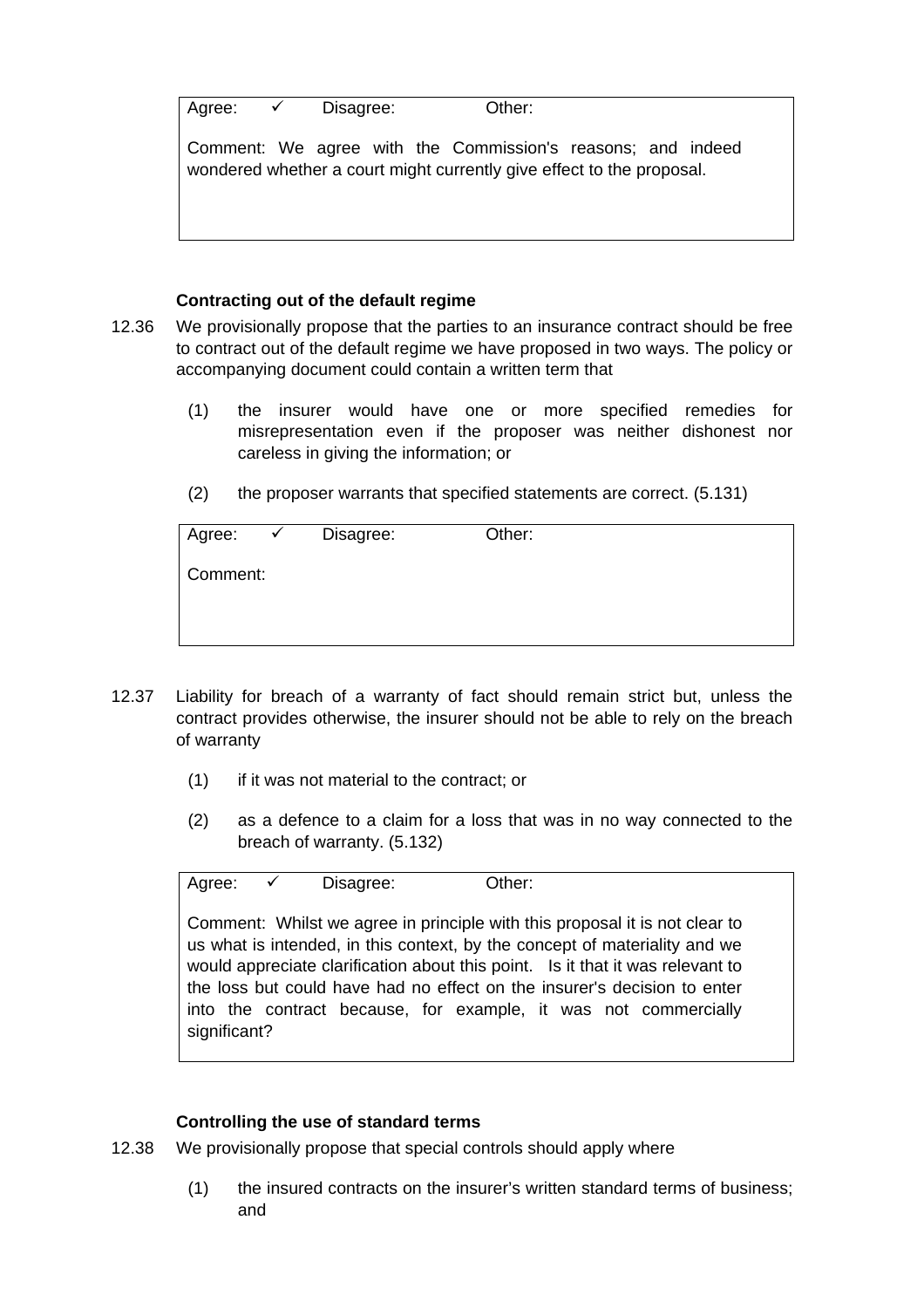(2) one such term purports to give the insurer greater rights than the default regime would allow to refuse claims on the basis of the insured's failure to provide accurate pre-contract information. (5.146)

Agree:  $\checkmark$ , subject to comment Disagree: Other: Comment: We agree that there may be difficulty in determining when a contract was on the insurer's standard terms, and recognise that since the proposal at 12.39 deals only with "procedural fairness" it may have a fairly limited effect.

12.39 The insurer should not be permitted to rely on such a term if it would defeat the insured's reasonable expectations. (5.147)

|                           | Agree: $\checkmark$ , subject to comment | Disagree: | Other: |  |  |
|---------------------------|------------------------------------------|-----------|--------|--|--|
| Comment: See 12.38 above. |                                          |           |        |  |  |
|                           |                                          |           |        |  |  |

## **Marine, Aviation and Transport insurance**

12.40 We provisionally propose that the proposals made to the law for business insurance should apply equally to marine, aviation and transport insurance. (5.152)

| Agree:   | $\checkmark$ | Disagree: | Other: |
|----------|--------------|-----------|--------|
| Comment: |              |           |        |
|          |              |           |        |
|          |              |           |        |

#### **Reinsurance**

12.41 We provisionally propose that amendments made to the law for business insurance generally should apply equally to reinsurance. (5.156)

| Agree: $\checkmark$ | Disagree: | Other: |                                                                                                                                                                                                                                                                                                        |  |
|---------------------|-----------|--------|--------------------------------------------------------------------------------------------------------------------------------------------------------------------------------------------------------------------------------------------------------------------------------------------------------|--|
| different.          |           |        | Comment: We are not confident that reinsurance can be treated always<br>in the same way as direct insurance but on balance we think that the<br>proposal is acceptable given that this will only be a default regime and<br>that it will be open to reinsureds and reinsurers to bargain for something |  |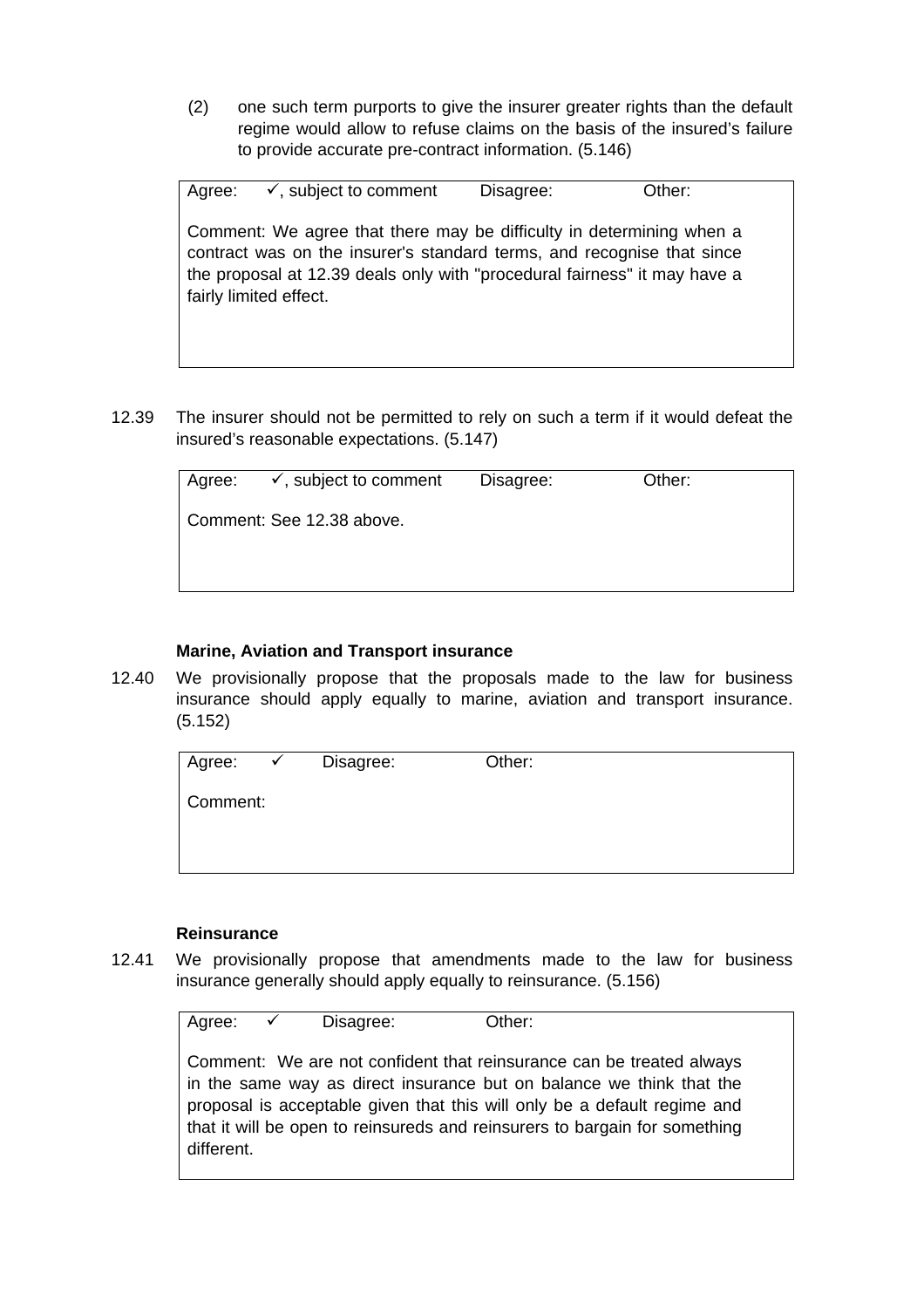## **Third party claims**

12.42 Our provisional view is that we should not extend the existing rights of third parties as part of the current project, but we welcome views on this issue. (5.161)

| Agree: | $\sqrt{2}$ | Disagree:                                      | Other: |
|--------|------------|------------------------------------------------|--------|
|        |            | Comment: We agree with the reasoning in 5.160. |        |
|        |            |                                                |        |
|        |            |                                                |        |

## **Small businesses**

12.43 We would welcome views on whether there is a case for greater protections for smaller businesses. (5.177)

$$
\begin{array}{ccc}\n\text{Yes:} & \text{No:} & \checkmark \\
\end{array}
$$

Comment: We believe that in practice the application of the statutory controls regime referred to in proposals 12.36 to 12.39 will be of considerable assistance to small businesses. Given the difficulties in identifying what is a small business and the potential complexity involved in having several different regimes, we agree that it would be best not to provide separately for small businesses at this stage but to see what happens in practice in relation to the statutory controls and how the market responds to them.

## **GROUP INSURANCE, CO-INSURANCE AND INSURANCE ON THE LIFE OF ANOTHER**

- 12.44 We provisionally propose that in group insurance for employees, a misrepresentation made by a group member should be treated as if the group member were a policyholder who had arranged insurance directly with the insurer. This means that:
	- (1) it would have consequences only for the cover of that individual;
	- (2) as the insurance is such that if the policyholder had arranged it directly it would be consumer insurance, any dispute concerning a misrepresentation by the group member would be determined in accordance with our proposals for consumer insurance. (6.39)

Agree: 9 Disagree: Other: Comment: This proposal would substantially reflect the position for "composite" general insurance policies as discussed in 6.44 – 47.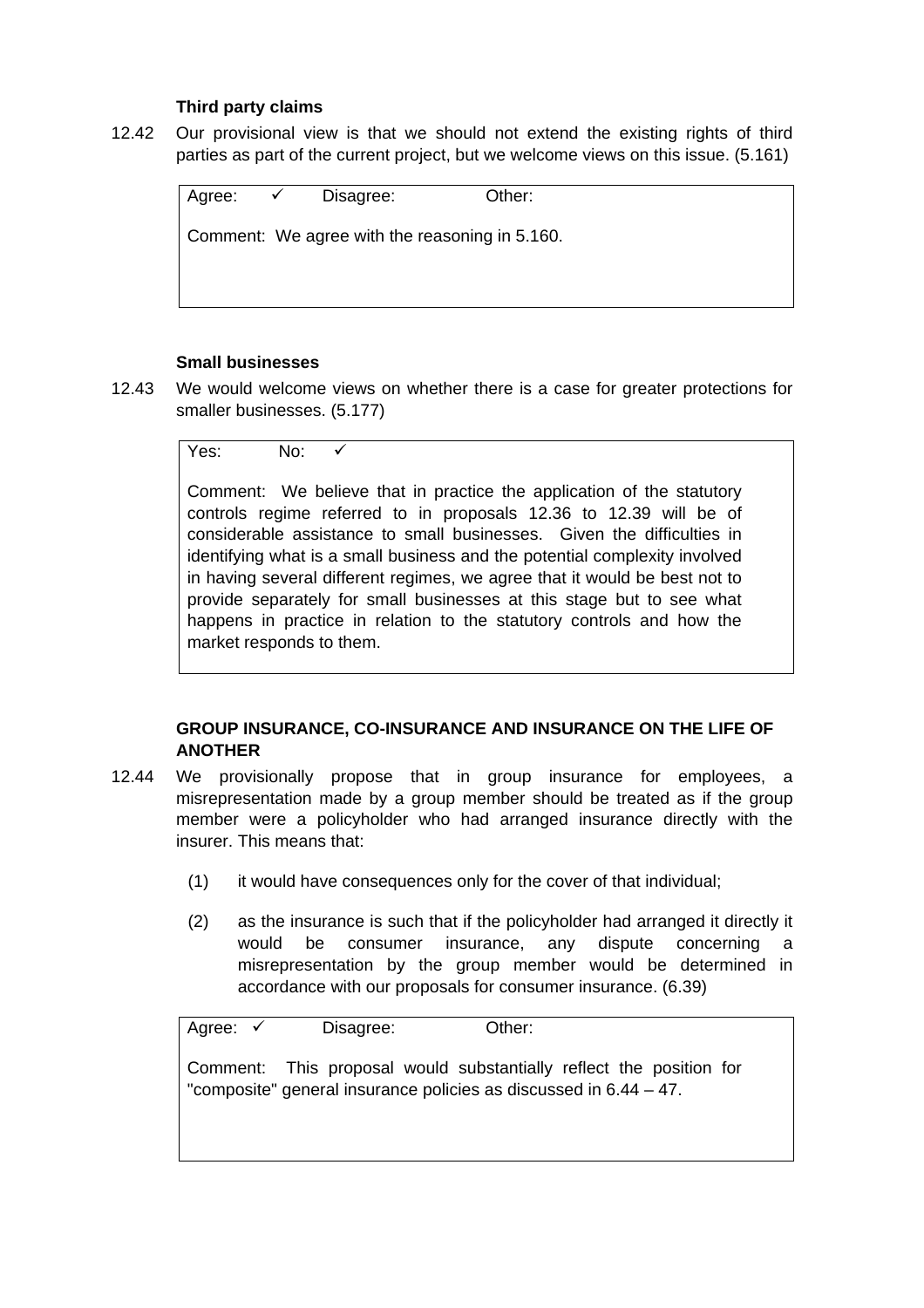#### 12.45 We ask:

- (1) Where a member has made a deliberate or reckless misrepresentation, but the insurer would have given a certain level of "free cover" without that information, should the insurer be entitled to refuse all benefits in respect of that member? Alternatively, should the insurer be obliged to provide the free cover that would have been provided in any event, provided the basic eligibility criteria for the scheme are met?
- (2) Do consultees agree that a non-disclosure or misrepresentation by the policyholder, that is the employer, should provide the insurer with the same rights to avoid a policy as would apply to other business insurance? (6.40)

(1) Yes: No:  $\checkmark$ , subject to comment

(2) Yes: No:  $\checkmark$ , subject to comment

Comment: As to (1), the alternative proposal appears to reflect current practice, which we would support: i.e. the free cover should be provided. As to (2), we think that the position resembles that of third parties under a liability policy and we have supported the Commission's proposal not to amend the law in that respect. However, the nexus between an employer and his policyholders under a group insurance policy seems to us much closer and there is a case for requiring the insurer to pay out and recover from the employer. But it should be clarified that this would not prejudice the tax position. We should also add that we are not clear how far the insurer under such arrangements typically obtains representations from the employer, so the question may not be very significant in practice.

12.46 We ask consultees if they have experience of problems in other types of group insurance, other than those written by employers in respect of employees. For these types of policy, should a misrepresentation or non-disclosure by a group member be treated as if the group member were the policyholder and had arranged the insurance directly with the insurer? (6.41)

Yes:  $\checkmark$ , subject to comment No:

Comment: We are familiar with construction policies and agree that where appropriate in the case of a policy issued to the prime contractor the interests of sub-contractors can be protected by a severability clause. There may be a case for this to be translated into a default rule, but we probably do not have a wide enough view of the insurance market to be confident that the rule could be described in terms which would be appropriate for all insurance scenarios.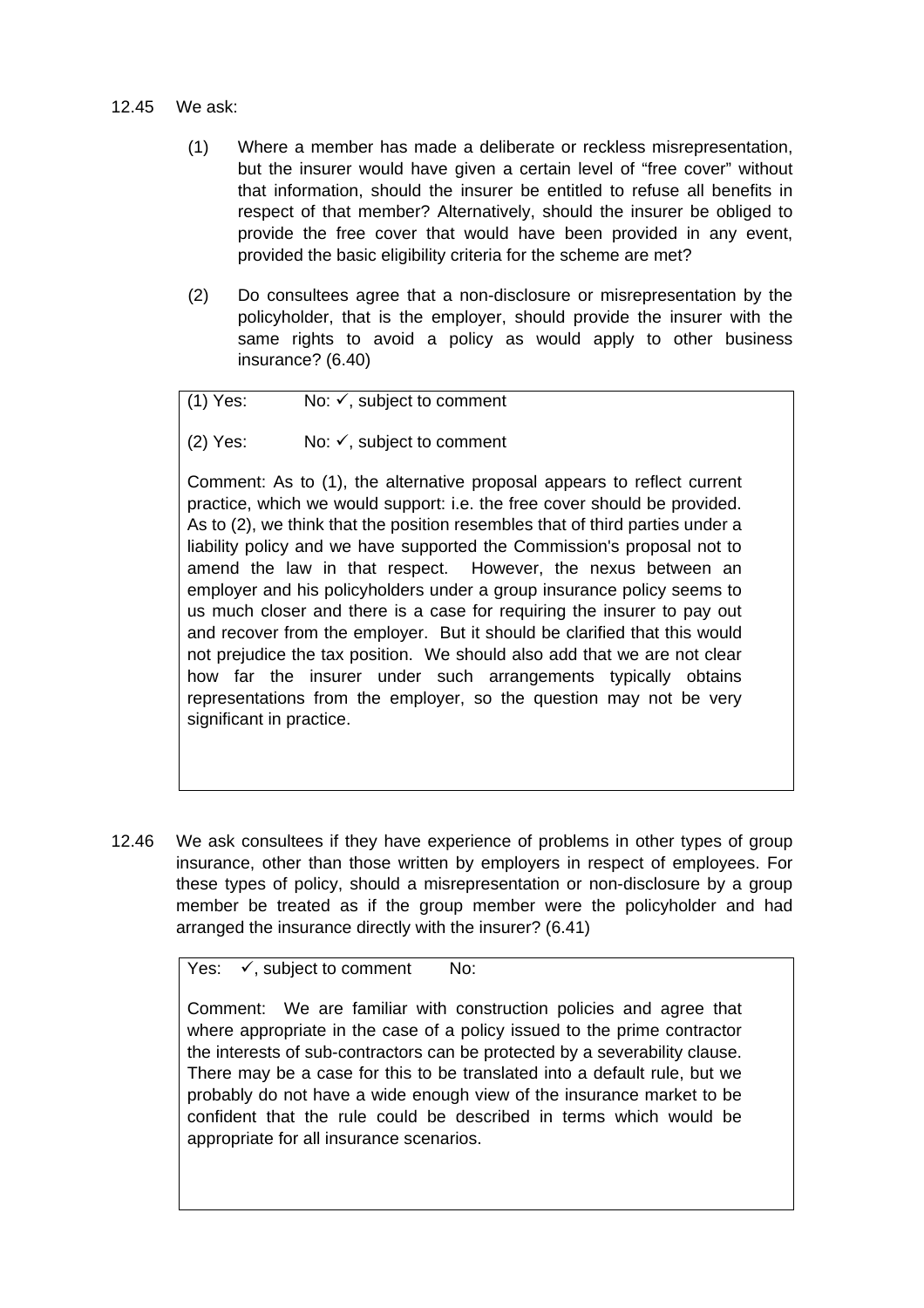#### **Co-insurance**

12.47 We ask whether consultees are aware of any problems concerning the law of coinsurance in relation to issues of non-disclosure and misrepresentation. (6.52)

Yes:  $No: \checkmark$ 

Comment: Again, we suspect that the inclusion of severability clauses is sufficiently common practice that a default provision is unnecessary.

## **Consumer life-of-another policies: misrepresentations by the life insured**

12.48 We provisionally propose that in consumer life-of-another policies, representations by the life to be insured should be treated as if they were representations by the policyholder. If the insurer can show that either the life insured or the policyholder (or both) behaved deliberately, recklessly or negligently, it will have the remedy that is appropriate for that kind of conduct. (6.63)

| Agree:   | $\checkmark$ | Disagree: | Other: |
|----------|--------------|-----------|--------|
| Comment: |              |           |        |
|          |              |           |        |
|          |              |           |        |

12.49 We ask whether parallel issues arise in other consumer contexts and, if so, whether the same solution is appropriate. (6.64)

| No: |
|-----|
|     |

Comment: We are not aware of any parallel issues

## **Consumer insurance: "joint lives, first death" policies**

12.50 We ask whether in a "joint life, first death" policy, consultees agree that the insurer should be entitled to refuse claims where either the deceased or the beneficiary has made a deliberate or reckless misrepresentation. (6.70)

| Yes: l   | No: l |
|----------|-------|
| Comment: |       |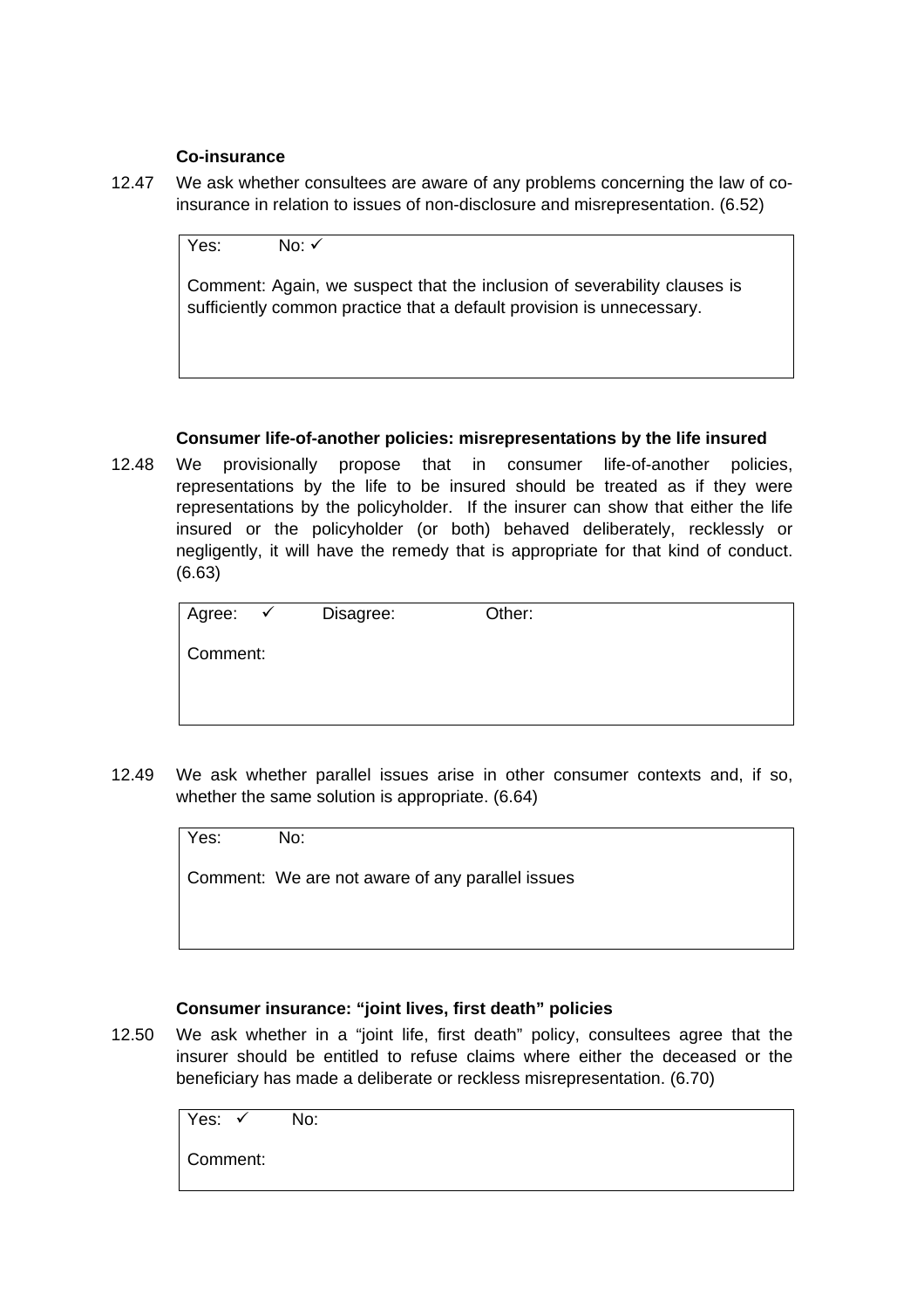12.51 We welcome views on whether, if a claim is refused following the death of a guilty party, the court or ombudsman should have discretion to order the insurer to continue the policy as a single life policy, payable on the death of the innocent party. (6.71)

Yes:  $\checkmark$ , subject to comment No:

Comment: We suggest that the court or ombudsman should have the alternative of ordering a return of the premium or the policy value to the survivor, subject to any tax implications.

#### **Business life-of-another policies**

12.52 We provisionally propose that in business life-of-another policies, the default rule should be the same as for consumer insurance: representations by the life to be insured should be treated as if they were representations by the policyholder. However, this would be subject to the terms of the contract. (6.75)

| Agree: √ | Disagree: | Other: |  |
|----------|-----------|--------|--|
| Comment: |           |        |  |
|          |           |        |  |
|          |           |        |  |

#### **WARRANTIES AS TO THE FUTURE AND SIMILAR TERMS**

#### **A written statement**

12.53 We provisionally propose that a claim should only be refused because the insured has failed to comply with a warranty if the warranty was set out in writing. It should be included in the main contract document or in another document supplied either at or before the contract was made, or as soon as possible thereafter. (8.12)

|  | Agree: <del>✓</del> Disagree:      | Other: |  |
|--|------------------------------------|--------|--|
|  | Comment: See our comment on 12.38. |        |  |
|  |                                    |        |  |
|  |                                    |        |  |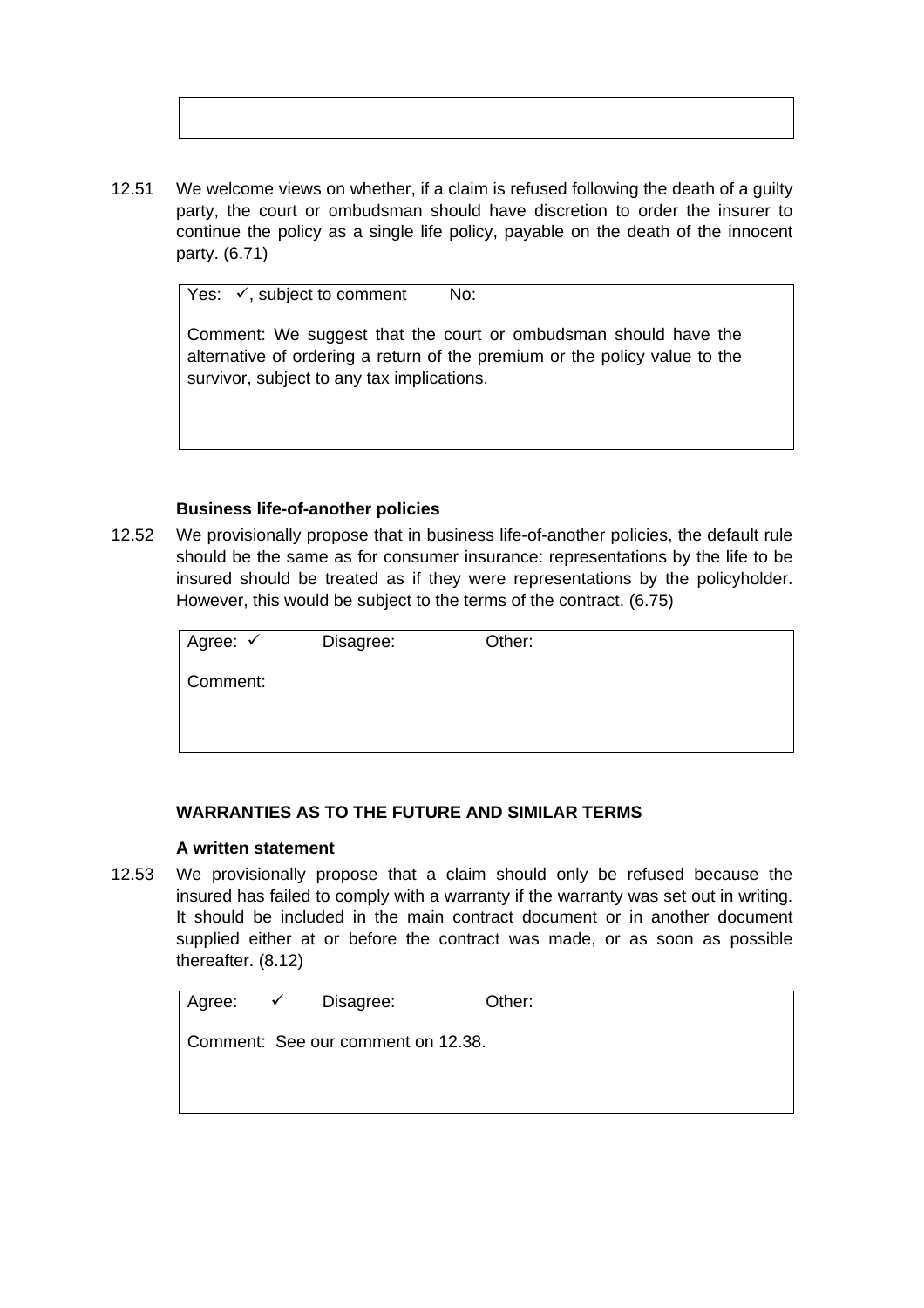## **Bringing warranties to the attention of insureds**

12.54 In consumer insurance, we provisionally propose that an insurer may only refuse a claim on the grounds that the insured has broken a warranty if it has taken sufficient steps to bring the requirement to the insured's attention. In deciding whether the insurer has taken sufficient steps, the court should have regard to FSA rules or guidance. (8.19)

Agree:  $\checkmark$  Disagree: Other:

Comment: This adds yet another form of protection to consumers in relation to warranties (in addition to the proposal at 12.53 above and the Unfair Terms in Consumer Contracts Regulations). It might be said that there is already sufficient protection but we recognise that warranties are sufficiently prone to misunderstanding and might still have a considerable impact on coverage that this further protection is justified.

## **The causal connection test**

12.55 We provisionally propose that in both consumer and business insurance the policyholder should be entitled to be paid a claim if it can prove on the balance of probability that the event or circumstances constituting the breach of warranty did not contribute to the loss. (8.45)

Agree:  $\checkmark$  Disagree: Other:

Comment: We support the proposal that it should be open to an insured to prove the lack of a causal connection and we think that the test of contribution, whilst not as wide as the test used in other jurisdictions, is a reasonable one. We note that the proposal applies only to warranties and it is to be hoped (but cannot be guaranteed) that such terms will not be regarded by the courts as core terms under the Unfair Terms in Consumer Contracts Regulations; there must be a risk that in some contracts such terms will be considered to be core terms. We comment on the proposed statutory controls in relation to business insurance under 12.59 below.

12.56 We provisionally propose, in relation to both consumer and business insurance, that if the insured can prove that a breach contributed only to part of the loss, the insurer may not refuse to pay for the loss that is unrelated to the breach. (8.48)

| Agree:   | $\sqrt{2}$ | Disagree: | Other: |
|----------|------------|-----------|--------|
| Comment: |            |           |        |
|          |            |           |        |
|          |            |           |        |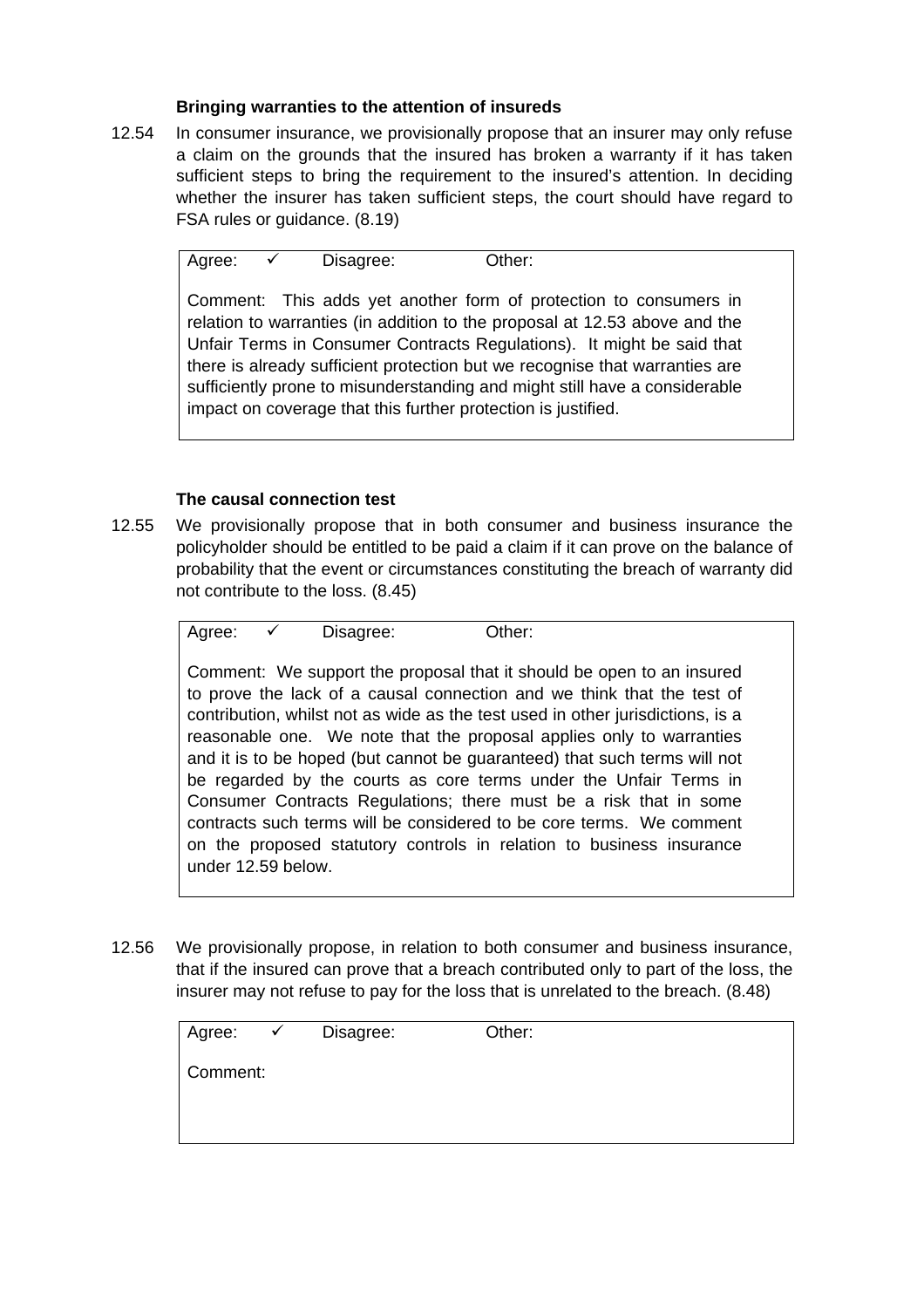#### **A mandatory rule for consumers**

12.57 We provisionally propose that the causal connection rules should be mandatory in consumer insurance. (8.50)

| Agree: ✔ | Disagree: | Other:                                                      |
|----------|-----------|-------------------------------------------------------------|
|          |           | Comment: We agree with the reasons given by the Commission. |
|          |           |                                                             |
|          |           |                                                             |

#### **A default rule for businesses**

12.58 We provisionally propose that in business insurance the parties should be free to vary the rules on the effect of a breach of warranty by agreement. However, where the insured contracts on the insurer's standard terms, there should be safeguards to ensure that the term does not make the cover substantially different from what the insured reasonably expected. (8.53)

| Agree:          | $\sqrt{2}$ | Disagree: | Other: |                                                                       |
|-----------------|------------|-----------|--------|-----------------------------------------------------------------------|
| in 12.59 below. |            |           |        | Comment: We agree with the general principle. The detail is contained |

#### **Reasonable expectations approach**

12.59 We provisionally propose that in business insurance an insurer should not be permitted to rely on warranties, exceptions or definitions of the risk in its written standard terms of business if the term renders the cover substantially different from what the insured reasonably expected in the circumstances. (8.79)

 $A$ gree:  $\checkmark$  Disagree: Other:

Comment: We note that it is proposed that the reasonable expectations approach is intended to deal with procedural unfairness rather than substantive unfairness. We think that on balance this correct although it might be said that as a result the proposal will "lack teeth". We note also that the list of types of terms does not refer to conditions precedent (either to cover or to liability). We think that it should and that this should be made clear.

#### **Terminating the contract for the future**

12.60 We provisionally propose that a breach of warranty or other term should give the insurer the right to terminate the contract, rather than automatically discharging it from liability, but (unless otherwise agreed) only if the breach has sufficiently serious consequences to justify termination under the general law of contract. (8.89)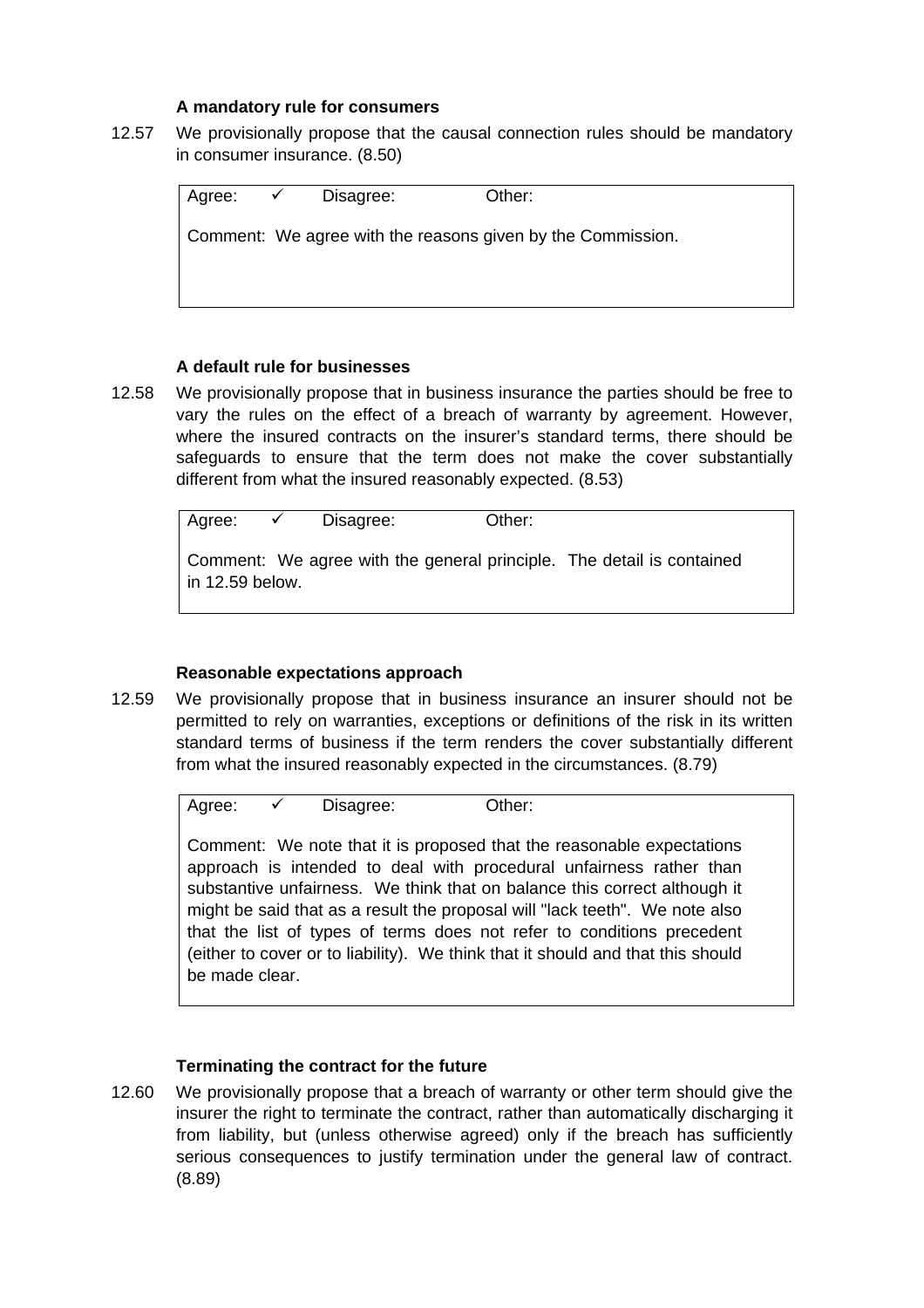Agree:  $\checkmark$  Disagree: Other:

Comment: We assume that this proposal and the other proposals made in 12.61, 12.62 and 12.63 should, so far as consumer insurers are concerned, be mandatory.

12.61 Do consultees agree that if the insurer accepts the insured's breach of warranty, so as to terminate future liability, the insured should cease to be liable for future premiums? (8.96)

| Yes: ✓ No: |  |
|------------|--|
| Comment:   |  |
|            |  |

12.62 We ask whether an insurer who terminates a policy following the insured's breach of warranty should normally provide a pro-rata refund of the outstanding premium, less any damages or reasonable administrative costs. (8.100)

Yes:  $\sqrt{N_0}$ 

Comment: We see the logic of this. A member of the Committee has suggested that this might, in practice, operate unfairly where the insurer has made significant claims payments and that the liability to make a prorata refund should not arise in those circumstances.

## **Waiver and affirmation**

12.63 We provisionally propose that loss by waiver of the insurer's right to repudiate the contract should in future be determined in accordance with the general rules of contract. We welcome views on whether it is necessary to include a specific provision on this point in any new legislation. (8.110)

| Agree: $\checkmark$ Disagree: |                                                            | Other: |
|-------------------------------|------------------------------------------------------------|--------|
|                               |                                                            |        |
|                               |                                                            |        |
|                               |                                                            |        |
|                               | Comment: We doubt that any specific provision is required. |        |
|                               |                                                            |        |
|                               |                                                            |        |
|                               |                                                            |        |
|                               |                                                            |        |
|                               |                                                            |        |

## **Marine, aviation and transport insurance**

12.64 We provisionally propose that the causal connection test outlined above should also apply to express warranties in marine insurance. They should also apply in aviation and transport insurance. (8.115)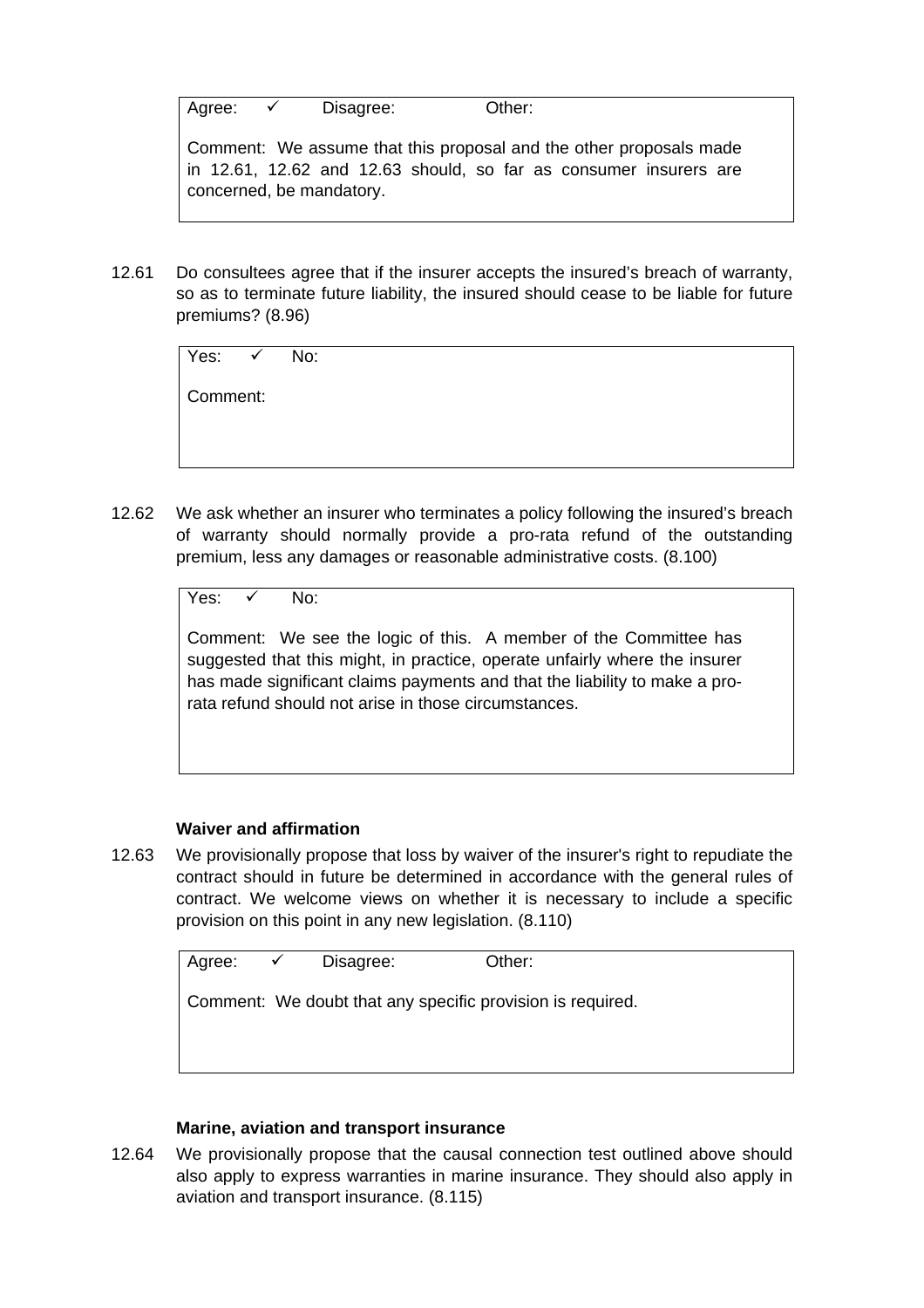| Agree: $\checkmark$ | Disagree: | Other: |
|---------------------|-----------|--------|
| Comment:            |           |        |

12.65 We ask whether the implied marine warranties in the Marine Insurance Act 1906 continue to serve a useful function or whether they should be abolished. (8.125)

Yes: No:

Comment: We understand that, as regards sections 39(1) and (3), there are unlikely to be many voyage or voyage/stage policies written under current market conditions; however, there may be merit in retaining section 39(5) (time policies) and section 41 (on the basis that it may operate with a greater degree of certainty than the general doctrine of illegality).

12.66 If the marine warranties are to be retained, we provisionally propose that they should be subject to the same causal connection test as express warranties. (8.126)

| Agree: ✓ | Disagree: | Other:                                                                                                               |  |  |
|----------|-----------|----------------------------------------------------------------------------------------------------------------------|--|--|
|          |           | Comment: The reference in section 39(5) to "loss attributable to<br>seaworthiness" appears to have a similar effect. |  |  |

12.67 We ask consultees whether there are good reasons to retain the implied voyage conditions contained in sections 43 to 46 of the Marine Insurance Act 1906. (8.131)

Yes:  $N_0: \checkmark$ 

Comment: It is not clear to us that these sections would be likely to affect the normal operation of the insurance policy. As noted above, we understand that in any event voyage policies are nowadays rare.

12.68 If the voyage conditions are to be retained, we provisionally propose that they should be subject to the same causal connection test as express warranties. (8.132)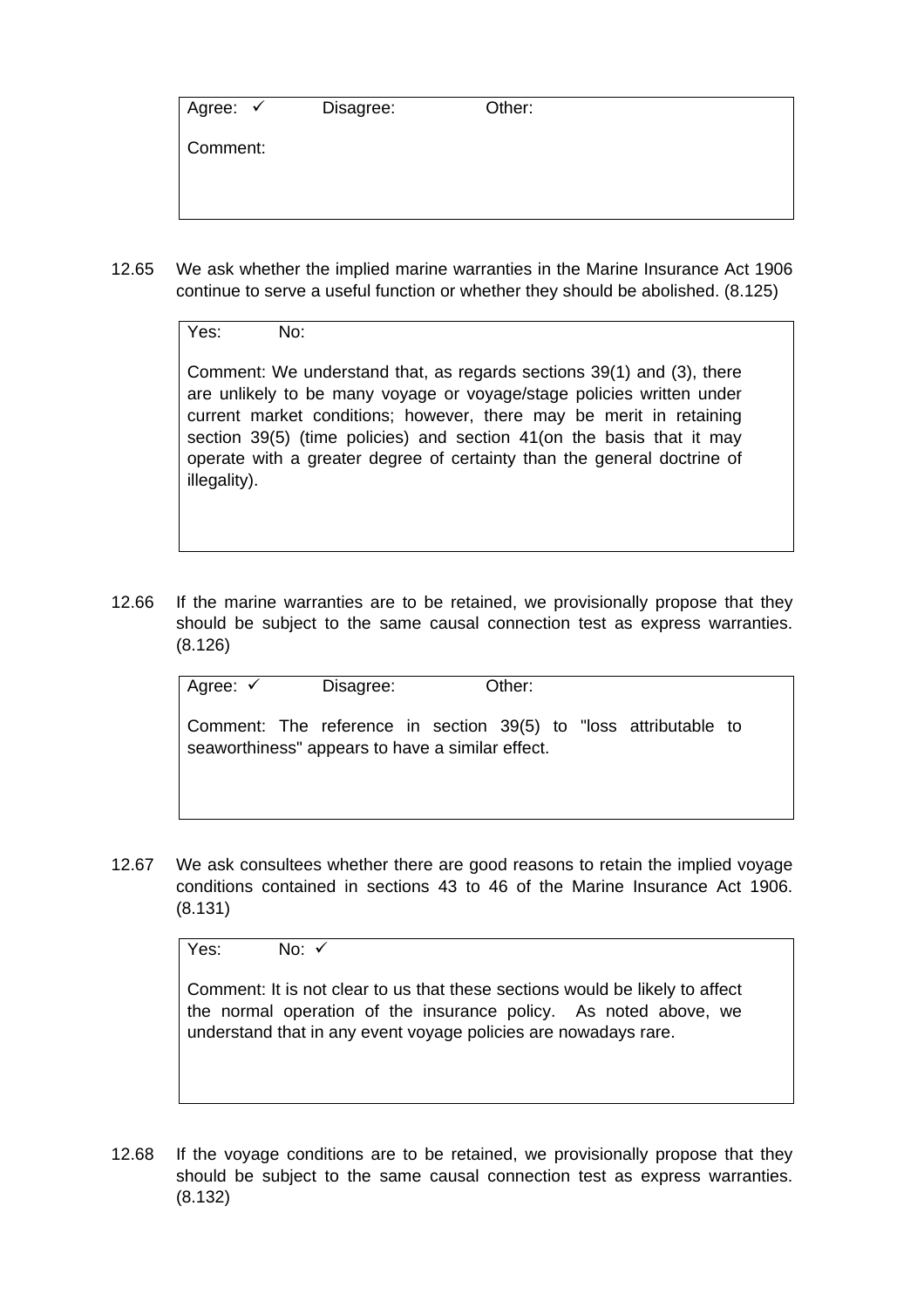| Agree: √ | Disagree: | Other: |
|----------|-----------|--------|
| Comment: |           |        |
|          |           |        |

#### **Reinsurance**

12.69 We provisionally propose that the reforms proposed in relation to warranties should apply to reinsurance as well as to direct insurance. (8.138)

| Agree:   | $\sqrt{ }$ | Disagree: | Other: |
|----------|------------|-----------|--------|
| Comment: |            |           |        |
|          |            |           |        |
|          |            |           |        |

## **PRE-CONTRACT INFORMATION AND INTERMEDIARIES: CONSUMER INSURANCE PROPOSALS**

#### **Clarifying the agent's role**

12.70 In consumer insurance, we provisionally propose that an intermediary should be regarded as acting for an insurer for the purposes of obtaining pre-contract information, unless it is clearly an independent intermediary acting on the insured's behalf. (10.29)

| Comment: We broadly support the idea that an insurer should not be<br>able to avoid a consumer's claim as a result of the mistakes of an<br>intermediary who might be regarded as less than wholly independent.<br>One point to note, however, is that making the intermediary the agent<br>for the insurer in the limited manner proposed is that, arguably, it<br>creates an incentive for the intermediary to support the insurer in<br>arguing non-disclosure/misrepresentation points. If the intermediary is<br>no longer the consumer's agent for the purpose of gathering pre-<br>contract information, there is a incentive (so that the intermediary does<br>not face a claim from the insurer) for the intermediary to maintain that<br>the consumer's version of events is not true, that the consumer has<br>either deliberately or recklessly misrepresented at the pre-contractual<br>stage (or even negligently misrepresented in a manner such that the<br>insurer would have declined the risk altogether (paragraph 12.19(3)),<br>such that the policy should be avoided against the consumer. This may<br>dissuade the consumer from pursuing the claim and, if the intermediary<br>is no longer his agent for the purpose of obtaining pre-contract<br>information, leave the consumer without remedy. It is not difficult to<br>foresee that where errors have been made in the gathering of pre-<br>contract information the insured's and the intermediary's recollection of<br>who said what to whom may well differ. | Agree: $\checkmark$ , subject to comment | Disagree: | Other: |
|------------------------------------------------------------------------------------------------------------------------------------------------------------------------------------------------------------------------------------------------------------------------------------------------------------------------------------------------------------------------------------------------------------------------------------------------------------------------------------------------------------------------------------------------------------------------------------------------------------------------------------------------------------------------------------------------------------------------------------------------------------------------------------------------------------------------------------------------------------------------------------------------------------------------------------------------------------------------------------------------------------------------------------------------------------------------------------------------------------------------------------------------------------------------------------------------------------------------------------------------------------------------------------------------------------------------------------------------------------------------------------------------------------------------------------------------------------------------------------------------------------------------------------------------|------------------------------------------|-----------|--------|
|                                                                                                                                                                                                                                                                                                                                                                                                                                                                                                                                                                                                                                                                                                                                                                                                                                                                                                                                                                                                                                                                                                                                                                                                                                                                                                                                                                                                                                                                                                                                                |                                          |           |        |
|                                                                                                                                                                                                                                                                                                                                                                                                                                                                                                                                                                                                                                                                                                                                                                                                                                                                                                                                                                                                                                                                                                                                                                                                                                                                                                                                                                                                                                                                                                                                                |                                          |           |        |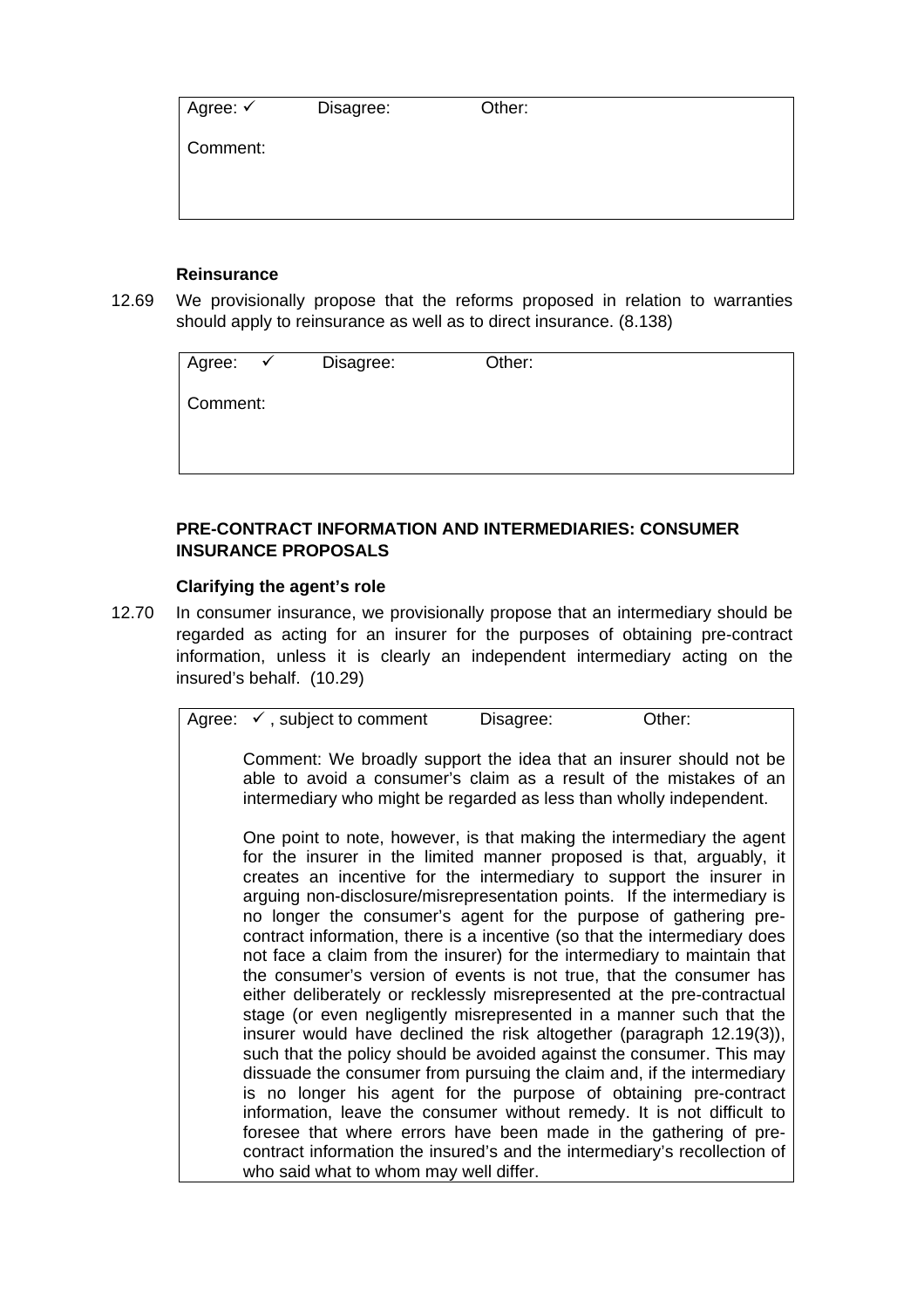12.71 We ask if the test for whether an intermediary is independent and acts as the consumer's agent should depend on whether the intermediary searches the market and conducts "a fair analysis", as defined by the Insurance Mediation Directive. (10.32)

## Yes: No: ✓

Comment: The predominant risk, it seems to us, lies where the intermediary has a relationship with one or more insurers which results in a lesser standard of care being paid to insureds than would perhaps otherwise be paid if the intermediary were purely serving the interests of the insured. In other words, because the intermediary is serving both the insured and the insurer, he does not focus his full efforts on the insured in the same way that a truly independent broker might. It is not necessarily the case that where an intermediary has conducted a "fair analysis" of the market that he is much different position to that of a "tied" agent. It is perfectly possible for an intermediary to conduct a "fair analysis" of a niche market, whilst having a binding authority from each insurer (or at least the main providers) in that market. Indeed, it is perhaps likely that the "standard product" consumer market will continue to be dominated by direct writers and "white-labelled" providers. Niche intermediaries could have an important role, but are also likely to have close ties to insurers.

We suggest that the more appropriate approach is to have a rebuttable presumption that the intermediary is the insurer's agent where either: the intermediary has the power to issue cover on behalf of the insurer without reference, in general (that is ignoring specific risks or limits that require reference to the insurer), to the insurer; or the intermediary is a tied agent.

12.72 We ask whether any additional protection is necessary when consumers have been given bad advice about completing proposal forms by intermediaries who are not subject to FSA regulation? (10.34)

Yes: No: ✓

Comment: We do not see any need for additional protection because consumers will be adequately protected under our proposed approach in paragraph 3. Whether travel agents and retailers should be subject to some or all of the FSA's rules is a separate issue.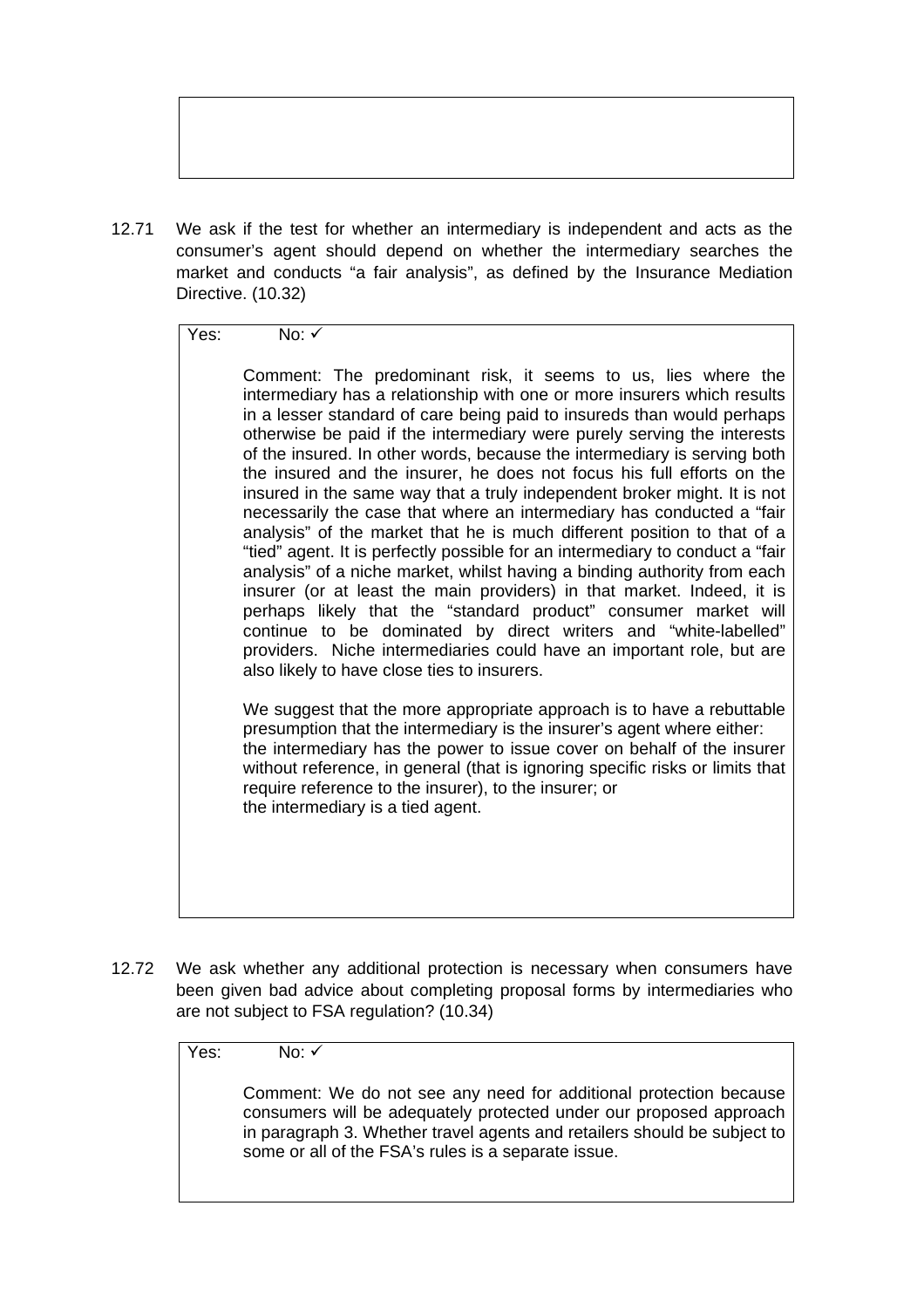#### **No more transferred agency**

12.73 We provisionally propose that an intermediary who would normally be regarded as acting for the insurer in obtaining pre-contract information should remain the insurer's agent while completing a proposal form. (10.38)

> Agree:  $\checkmark$ , subject to comment Disagree: Other: Comment: In principle, we agree with this proposal. However, our comments in paragraph 12.70 regarding the potential detriment to consumers apply equally here.

## **The effect of a signature on a proposal form once basis of the contract clauses are abolished**

12.74 We provisionally propose that a consumer insured's signature on a proposal form that has been completed incorrectly by a third person should not be regarded as conclusive evidence that the insured knew of or adopted what was written on the form. (10.44)

> Agree:  $\checkmark$ , subject to comment Disagree: Other: Comment: We would not seek to change the law in relation to this issue. We do not believe that a signed proposal form is, as the law currently stands, conclusive evidence as to the insured's knowledge or state of mind. We would allow the ordinary rules of evidence to continue to establish: (a) whether statements made in a proposal form are in fact attributable to or known to the insured; and (b) if that is established, the state of mind (i.e. whether innocent, negligent or fraudulent) of the insured in making those statements.

# **Section 19(b)**

12.75 We welcome views on whether there are any reasons to preserve section 19(b) for consumer insurance. If so, should a breach grant the insurer a right in damages against the intermediary? (10.48)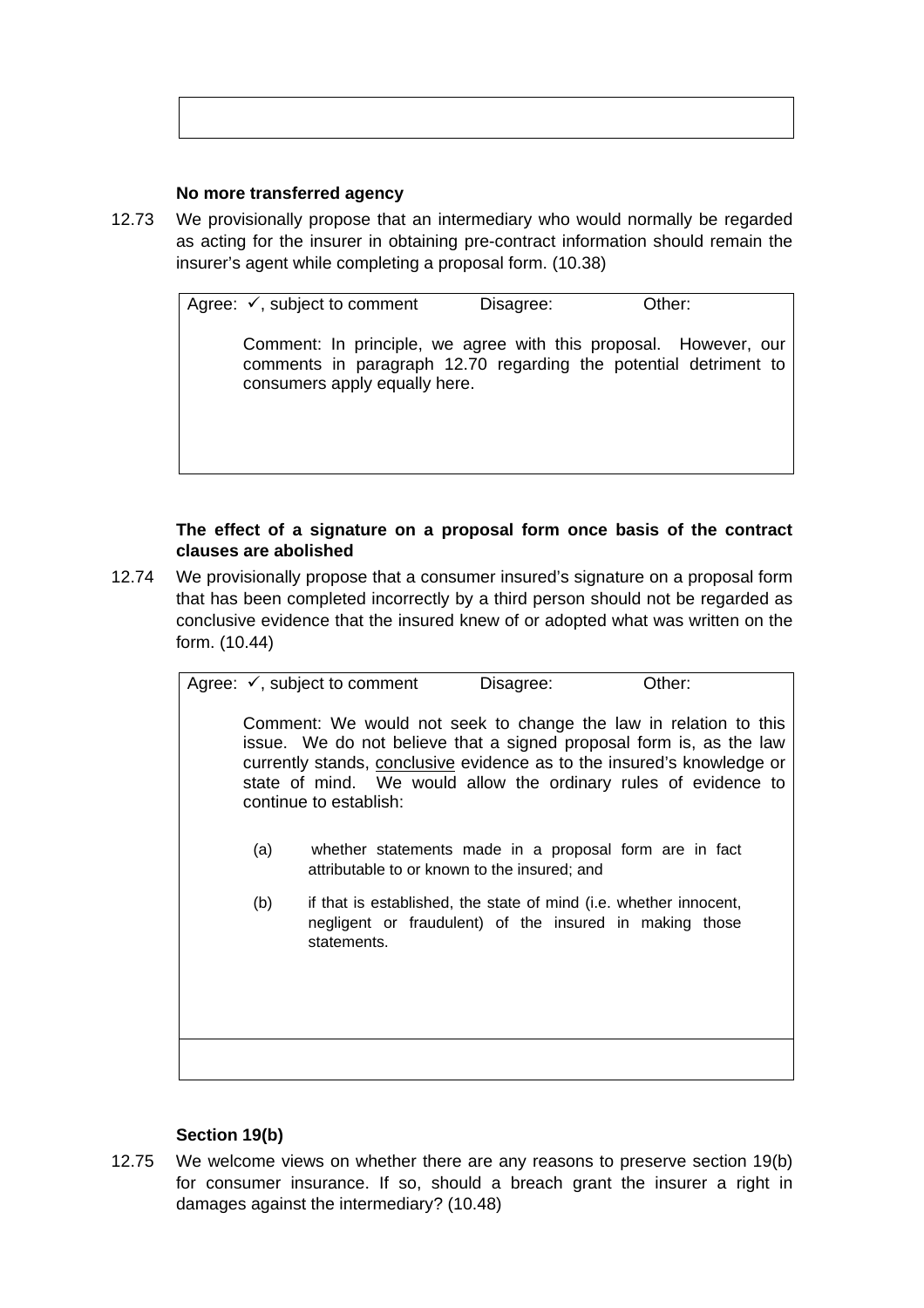Yes:  $\sqrt{N}$  No:

Comment: We support the retention of section 19(b) with insurers having a sole remedy of damages against the intermediary.

## **Section 19(a)**

12.76 We ask whether section 19(a) of the Marine Insurance Act 1906 should cease to apply in consumer cases, so that the agent to insure would have no duty to disclose matters other than those which the consumer is bound to disclose in response to the questions asked by the insurer. (10.51)

Yes:  $\checkmark$  No:

Comment: We support the position that section 19 (a) should cease to apply in consumer cases.

- 12.77 If there are reasons to preserve an extended duty under section 19(a):
	- (1) Should the remedy lie in damages against the intermediary, rather than in avoidance against the insured?
	- (2) Should any information given in confidence by a third party be excepted from the scope of the duty?
	- (3) Should the duty be curtailed to information received in the course of the relevant transaction? (10.52)

| (1) Yes: | No:                                                                              |
|----------|----------------------------------------------------------------------------------|
| (2) Yes: | No:                                                                              |
| (3) Yes: | No:                                                                              |
|          | Comment: We have no comments on the basis of our response to<br>paragraph 12.76. |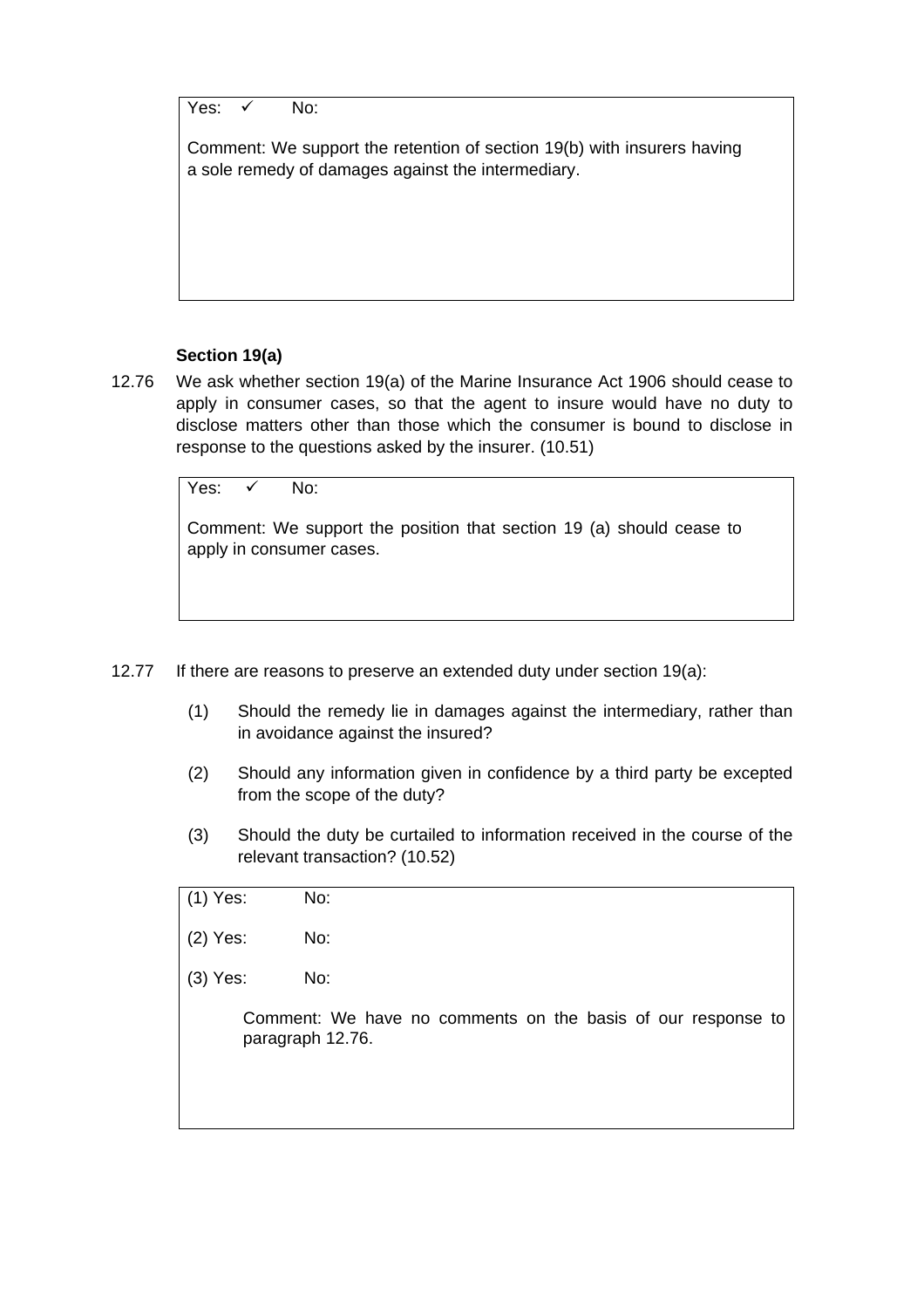## **PRE-CONTRACT INFORMATION AND INTERMEDIARIES: BUSINESS INSURANCE PROPOSALS**

12.78 We provisionally propose that, in a business context, an intermediary should be regarded as acting for an insurer for the purposes of obtaining pre-contract information, if it deals with only a limited number of insurers and does not search the market on the insured's behalf. (10.59)

> Agree:  $\checkmark$ , subject to comment Disagree: Other: Comment: We support this proposal but make the same suggestions as to when an intermediary should be deemed to be the insurer's agent as set out in paragraph 12.71.

12.79 For businesses using other intermediaries, the issue of whom the intermediary is acting for in respect of disclosure issues should be left to the common law. (10.60)

| Yes: ✔ |  | No: |
|--------|--|-----|
|--------|--|-----|

Comment: We support this proposal.

The distribution of commercial insurance is a dynamic industry and our tentative view is that the law must retain its flexibility to address the relationships that develop. The fact that an intermediary may in one and the same transaction be agent for insured and insurer is a matter which reflects the commercial reality of the market place and whilst it may result in uncomfortable, conflicting duties, those conflicts are perhaps best resolved or managed, in non-small business insurance at least, through intermediaries, insureds and insurers contracting on a basis freely agreed amongst themselves.

12.80 We provisionally propose that in the business context, an intermediary who would normally be regarded as acting for the insurer in obtaining pre-contract information remains the insurer's agent while completing a proposal form. (10.62)

| Agree: | Disagree: $\checkmark$                                     | Other:                                                                                                                                                                                                                                                                                                                                                             |
|--------|------------------------------------------------------------|--------------------------------------------------------------------------------------------------------------------------------------------------------------------------------------------------------------------------------------------------------------------------------------------------------------------------------------------------------------------|
|        | provide for this issue in their contractual relationships. | Comment: In business insurance we do not, on balance, consider that<br>any express statutory provision should be made in the context of the<br>position of the intermediary in relation to completion of the proposal<br>form. We would leave that issue to be decided by the common law.<br>Prudent insureds, insurers and intermediaries will, no doubt, seek to |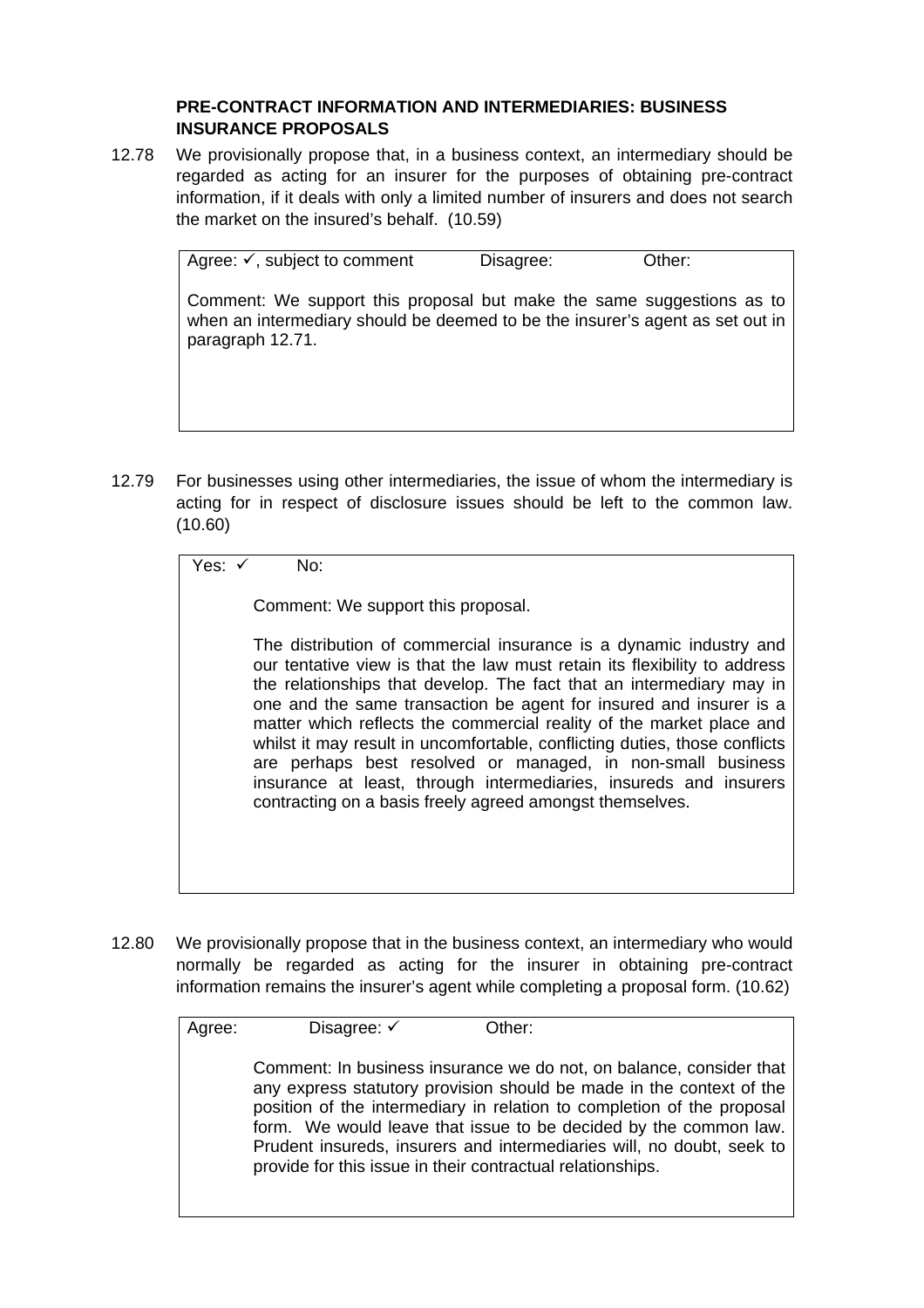12.81 We provisionally propose that a business insured's signature on a proposal form that has been completed incorrectly by a third person should not be regarded as conclusive evidence that the insured knew of or adopted what was written on the form. However, this should not reduce the effect of a warranty of fact given by a business insured. (10.64)

> Agree:  $\checkmark$ , subject to comment Disagree: Other: Comment: Our comments (at 12.74 above) in relation to the application of the ordinary rules of evidence apply equally to business insurance.

12.82 We provisionally propose that where a broker breaches section 19(a), the insurer should no longer be entitled to avoid the policy against the insured. Instead a remedy in damages should lie against the broker. (10.73)

| Agree: $\checkmark$ , subject to comment | Disagree: | Other: |  |
|------------------------------------------|-----------|--------|--|
|                                          |           |        |  |

Comment: The crux of this issue is whether the commercial insurance market is better served by allowing insurers to pursue intermediaries for breach of a statutory obligation or preserving the current position which, assuming insurers have successfully avoided the policy, requires insureds to pursue their agents for breach of duty. On the one had, it seems to us (in theory at least) that shifting the burden of pursuing the intermediary might cause insurers to increase premium rates: their financial risk would be increased by the proposal, as they could not be certain to recover in damages the full amount of the claim that they would have already paid. Further, it might be argued that there is no reason why insurance should be treated differently from any other agency situation where the agent causes his principal loss as a result of his acts or omissions.

On the other hand, it could be argued that insurers are better placed to sue intermediaries and the commercial risk facing insureds is significantly greater than that facing insurers. The whole rationale for insurance is to provide indemnity when it is most needed (to enable, for example, a building to be rebuilt) and that insureds should not be financially prejudiced due to the acts or omissions of their agents.

On balance, we agree that there should be a sole remedy of damages available to insurers against the broker.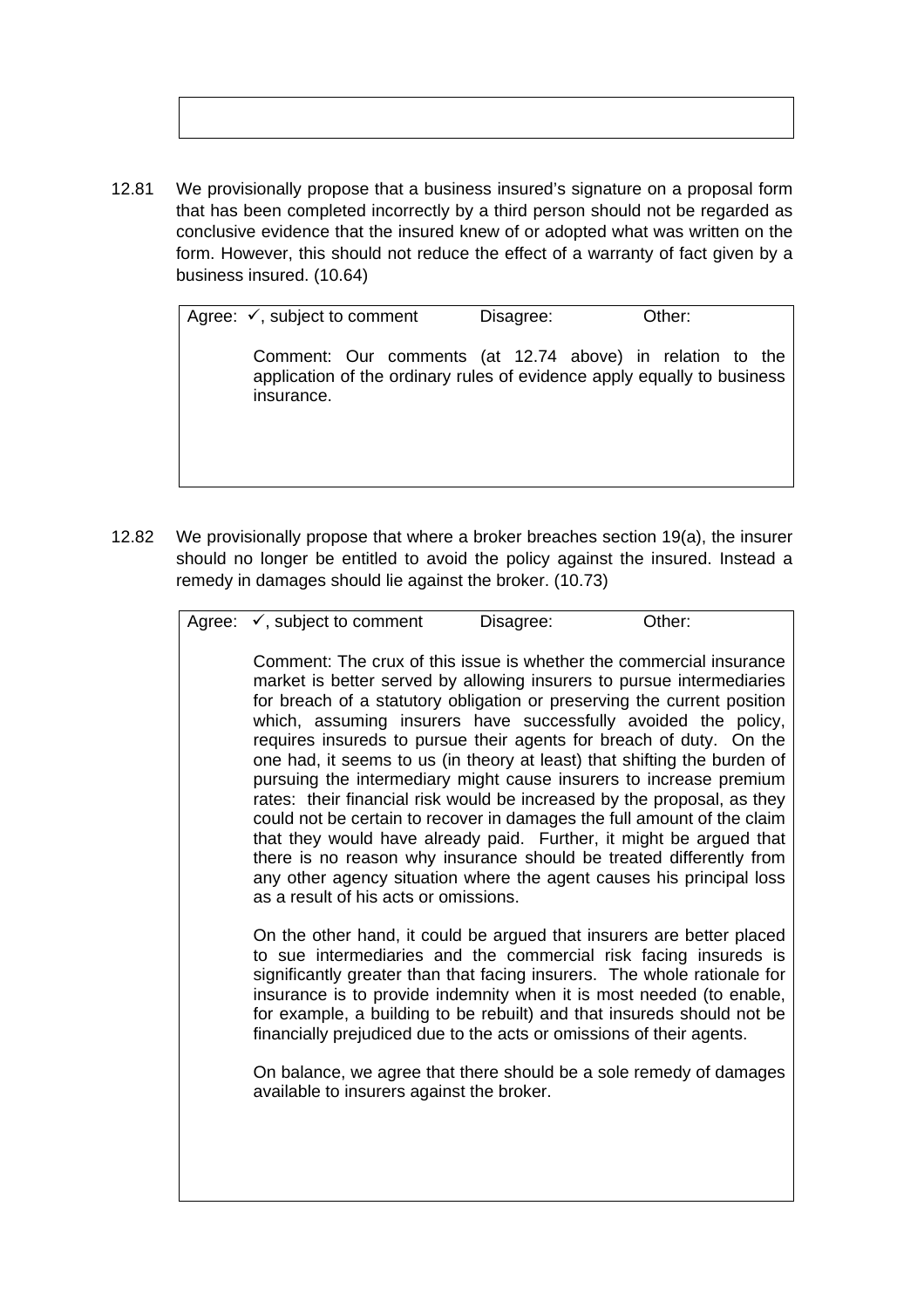#### 12.83 We ask whether:

- (1) The right to damages should apply whenever insurance contracts are placed within the UK, or only where the contract is subject to the law of a part of the UK?
- (2) Producing brokers should be obliged to pass relevant information up the chain to the placing broker?
- (3) The law should specifically state that an intermediary is not required to disclose information given to it in confidence by a third party? (10.74)

(1) Yes: No:

(2) Yes:  $\checkmark$  No:

(3) Yes:  $\checkmark$ , subject to comment No:

Comment: As to (1), this is a difficult issue. On balance, we are of the view that the right to damages should apply where the insurance contract is subject to the law of a part of the UK. It may leave an insurer who agrees to a "non-UK" governing law clause without remedy, but that is likely to be a preferable outcome (insurers will after all be able to take advice on a case by case basis) to the extra-territorial effect (and potential conflicts of law issues) that are likely to result from the other alternative.

As to (2), The disclosure of material facts is critical to the underwriting of insurance risk and underpins pricing. However, the placing broker should not be liable for the default of a producing broker.

As to (3), On the face of it this appears to be correct and attractive. Our concern though is that intermediaries may turn to it all too frequently as a defence.

Further, such a blanket approach could result in inappropriate outcomes. Suppose, for example, that a proposed insured, in the course of providing his broker, A, with information necessary to get insurance for his building and his business, tells broker A that he pays a weekly fee to the local Mafia for protection, and broker A's response is: You'll never get cover; forget it. So having learnt his lesson, the proposed insured goes to broker B but says nothing about the protection money. But A learns that B is placing the risk and tells him in confidence about the protection money. Should B not have a duty to disclose the information he has received in confidence? There are difficult conflict issues that present themselves in these types of situations, but that does not necessarily mean that the broker should not have a duty to disclose.

Accordingly, we would wish to see a more detailed review of the kinds of information which might be at issue, as well as other cases where the law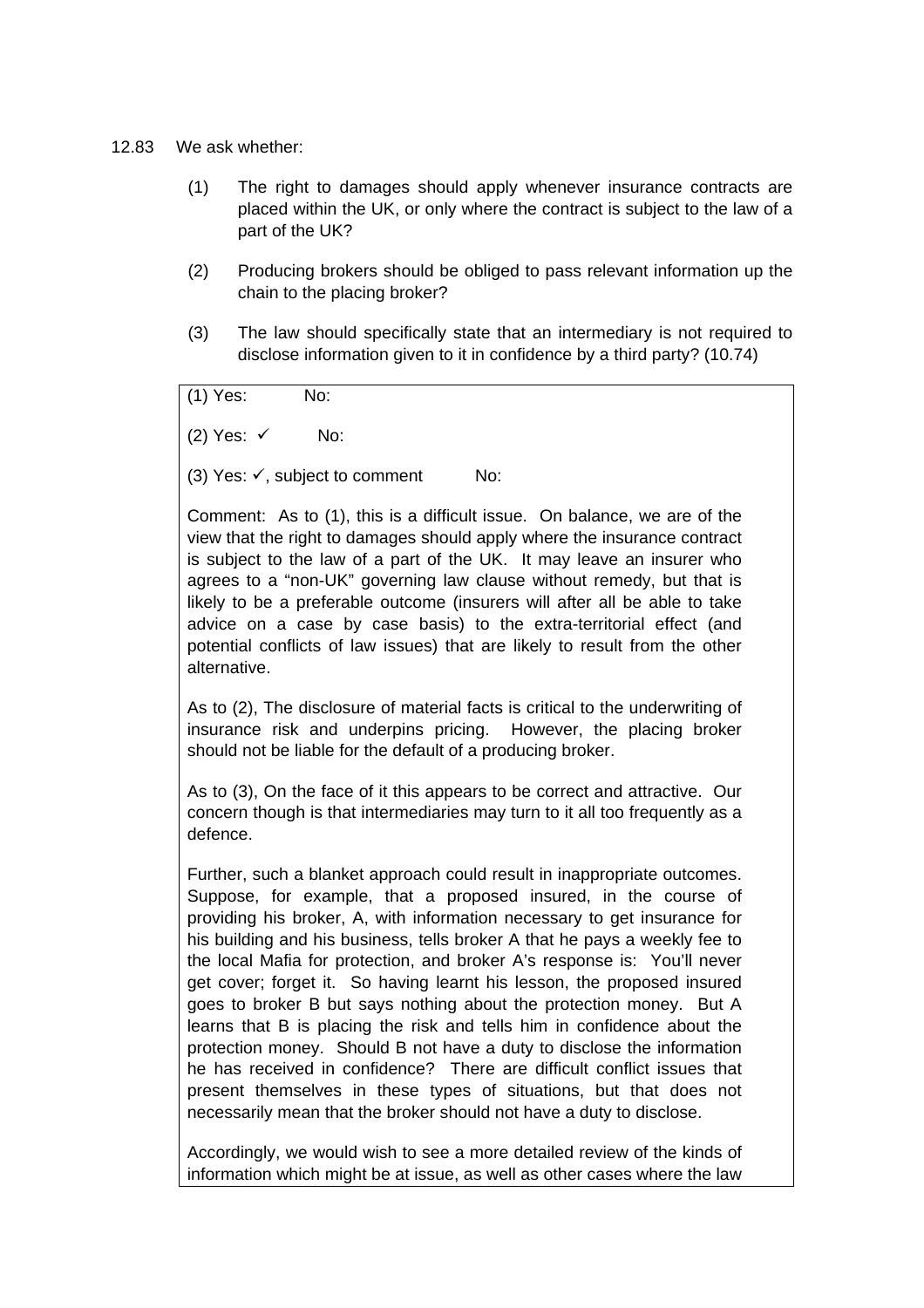might be taken to be a bar to disclosure.

#### **ASSESSING THE COSTS AND BENEFITS OF REFORMS**

12.84 We ask whether the economic analysis of our reforms should look separately at firms that follow FSA rules and FOS practice (Type 1) and those that follow the law (Type 2). We welcome views on the numbers and type of firms that do not currently follow FOS practice. (11.16)

Yes: No:

Comment: We do not have the expertise to offer a view.